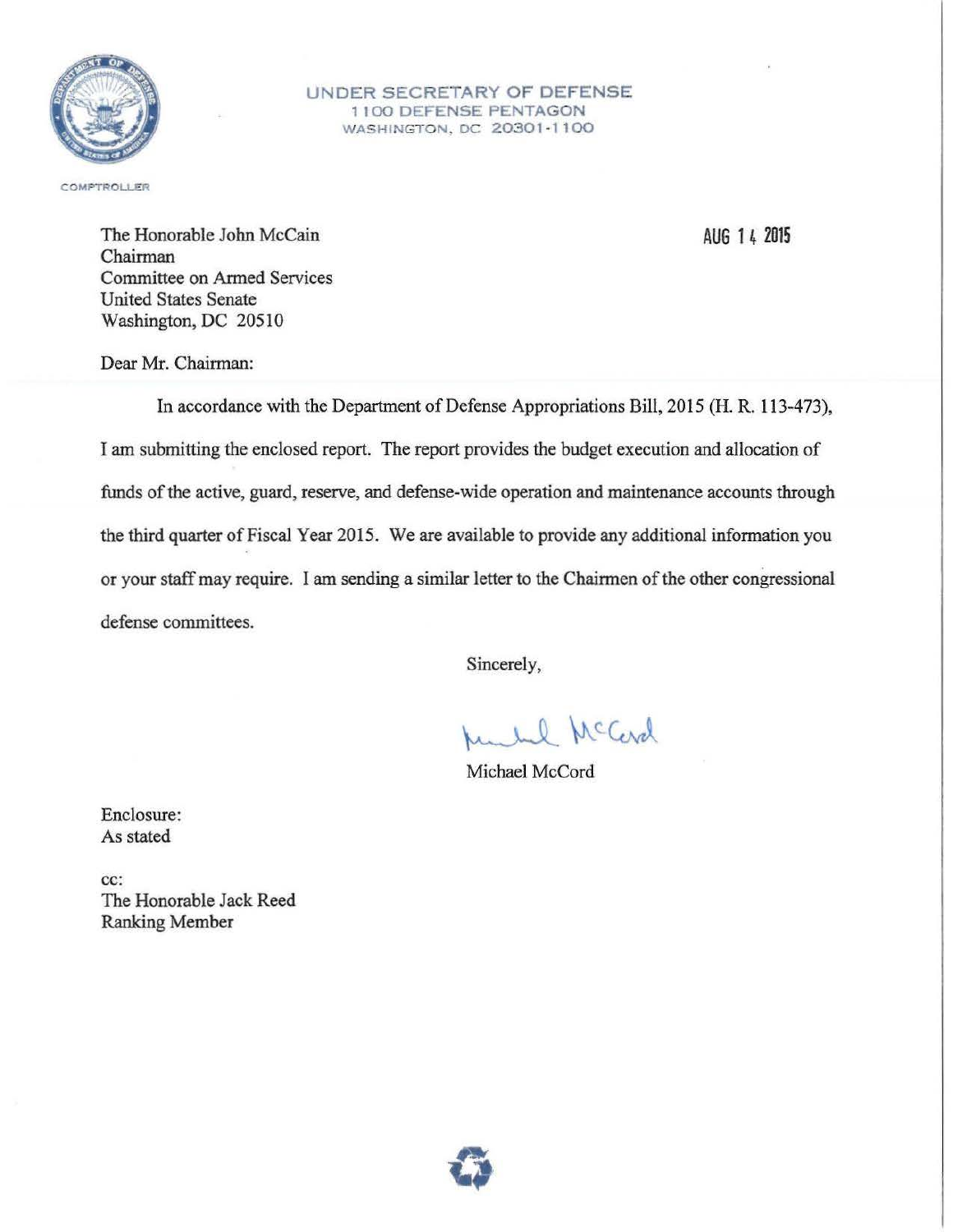

### UNDER SECRETARY OF DEFENSE 1 1 00 DEFENSE PENTAGON WASHINGTON. DC 20301-1100

**COMPTROLLER** 

The Honorable Thad Cochran Chairman Subcommittee on Defense Committee on Appropriations United States Senate Washington, DC 20510

AUG 1 4 2015

Dear Mr. Chairman:

In accordance with the Department of Defense Appropriations Bill, 2015 (H. R. 113-473), I am submitting the enclosed report. The report provides the budget execution and allocation of funds of the active, guard, reserve, and defense-wide operation and maintenance accounts through the third quarter of Fiscal Year 2015. We are available to provide any additional information you or your staff may require. I *am* sending a similar letter to the Chairmen of the other congressional defense committees.

Sincerely,

Mehal McCard

Michael McCord

Enclosure: As stated

cc: The Honorable Richard J. Durbin Vice Chairman

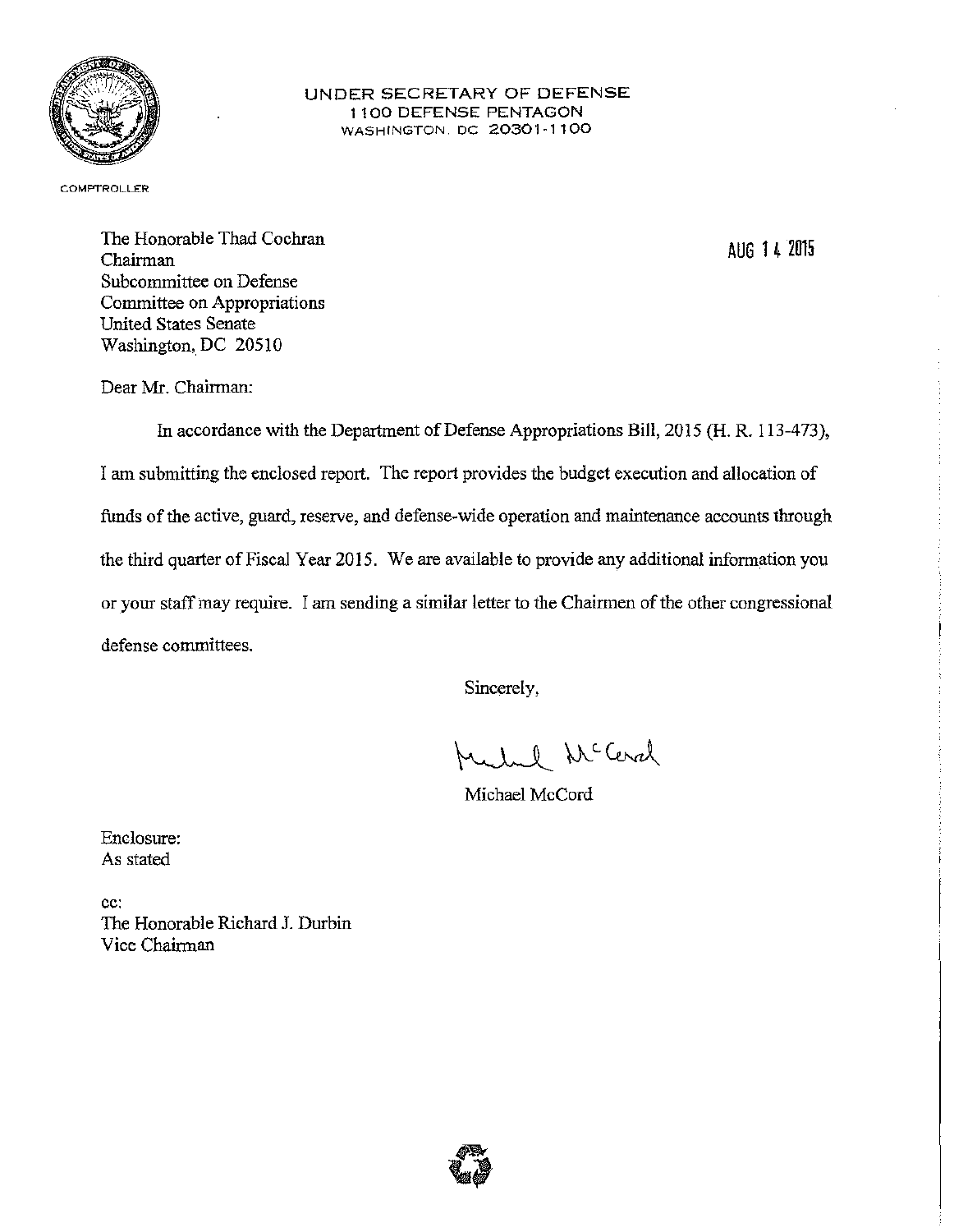

### UNDER SECRETARY OF DEFENSE 1 1 00 DEFENSE PENTAGON WASHINGTON, DC 20301-1100

COMPTROLLER

The Honorable Rodney P. Frelinghuysen Chairman Subcommittee on Defense Committee on Appropriations U.S. House of Representatives Washington, DC 20515

Dear Mr. Chairman:

In accordance with the Department of Defense Appropriations Bill, 2015 (H. R. 113-473), I am submitting the enclosed report. The report provides the budget execution and allocation of funds of the active, guard, reserve, and defense-wide operation and maintenance accounts through the third quarter of Fiscal Year 2015. We are available to provide any additional information you or your staff may require. I am sending a similar letter to the Chairmen of the other congressional defense committees.

Sincerely,

ruled McCerd

Michael McCord

Enclosure: As stated

cc: The Honorable Peter J. Visclosky Ranking Member



AUG 1 4 2015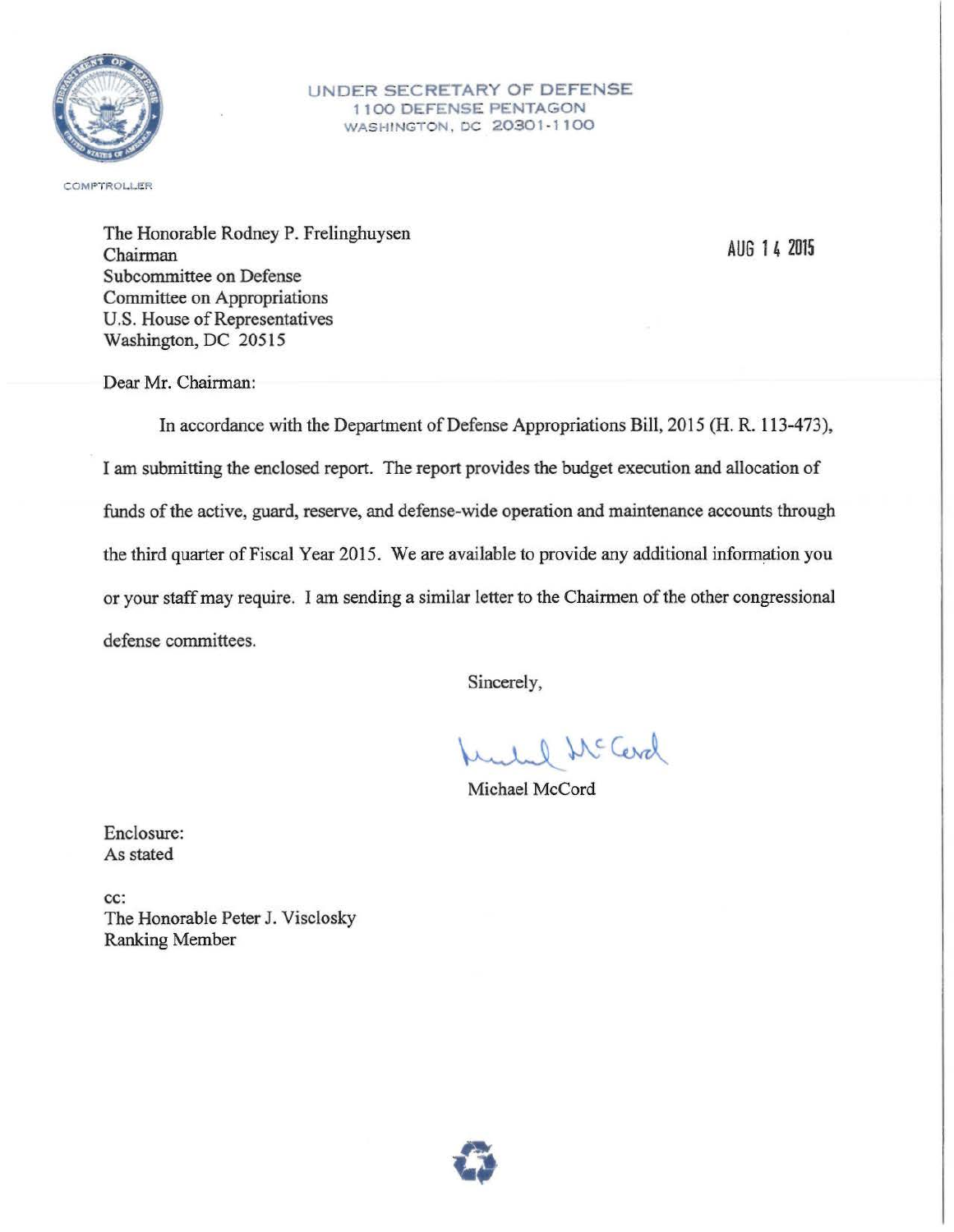

### UNDER SECRETARY OF DEFENSE 1100 DEFENSE PENTAGON WASHINGTON. DC 20301-1100

**COMPTROLLER** 

The Honorable William M. "Mac" Thornberry Chairman Committee on Armed Services U.S. House of Representatives Washington, DC 20515

AUG 1 4 2015

Dear Mr. Chairman:

In accordance with the Department of Defense Appropriations Bill, 2015 (H. R. 113-473), I am submitting the enclosed report. The report provides the budget execution and allocation of funds of the active, guard, reserve, and defense-wide operation and maintenance accounts through the third quarter of Fiscal Year 2015. We are available to provide any additional information you or your staff may require. I am sending a similar letter to the Chainnen of the other congressional defense committees.

Sincerely,

Muchael McCard

Michael McCord

Enclosure: As stated

cc: The Honorable Adam Smith Ranking Member

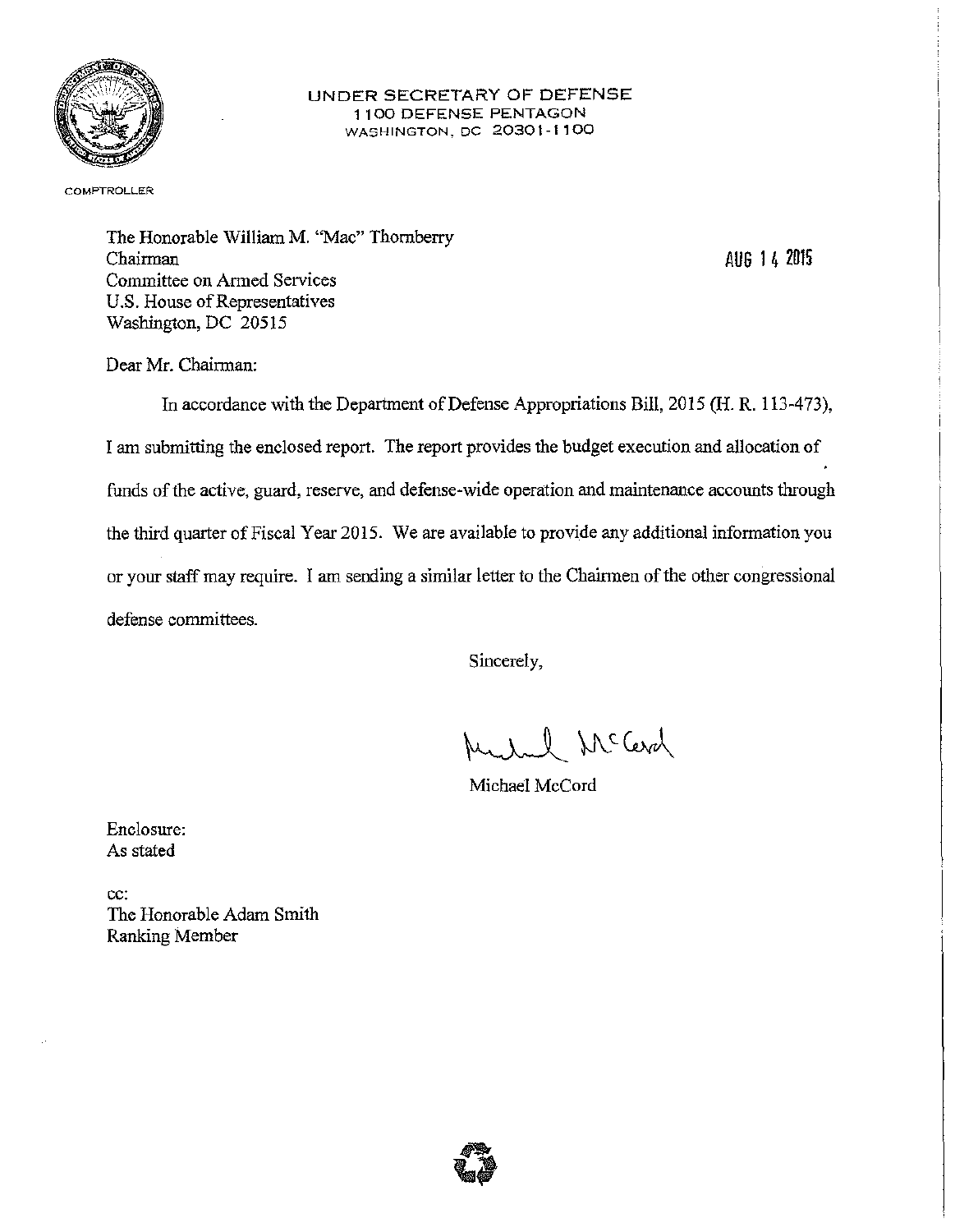

### UNDER SECRETARY OF DEFENSE 1 100 DEFENSE PENTAGON WASHINGTON. DC 20301·1100

**COMPTROLLER** 

AUG 1 4 2015

The Honorable Thad Cochran Chairman Committee on Appropriations United States Senate Washington, DC 20510

Dear Mr. Chairman:

In accordance with the Department of Defense Appropriations Bill, 2015 (H. R. I 13-473), I am submitting the enclosed report. The report provides the budget execution and allocation of funds of the active, guard, reserve, and defense-wide operation and maintenance accounts through the third quarter of Fiscal Year 2015. We are available to provide any additional information you or your staff may require. I am sending a similar letter to the Chairmen of the other congressional defense committees.

Sincerely,

1. 1 S McCerel

Michael McCord

Enclosure: As stated

cc: The Honorable Barbara A. Mikulski Vice Chairwoman

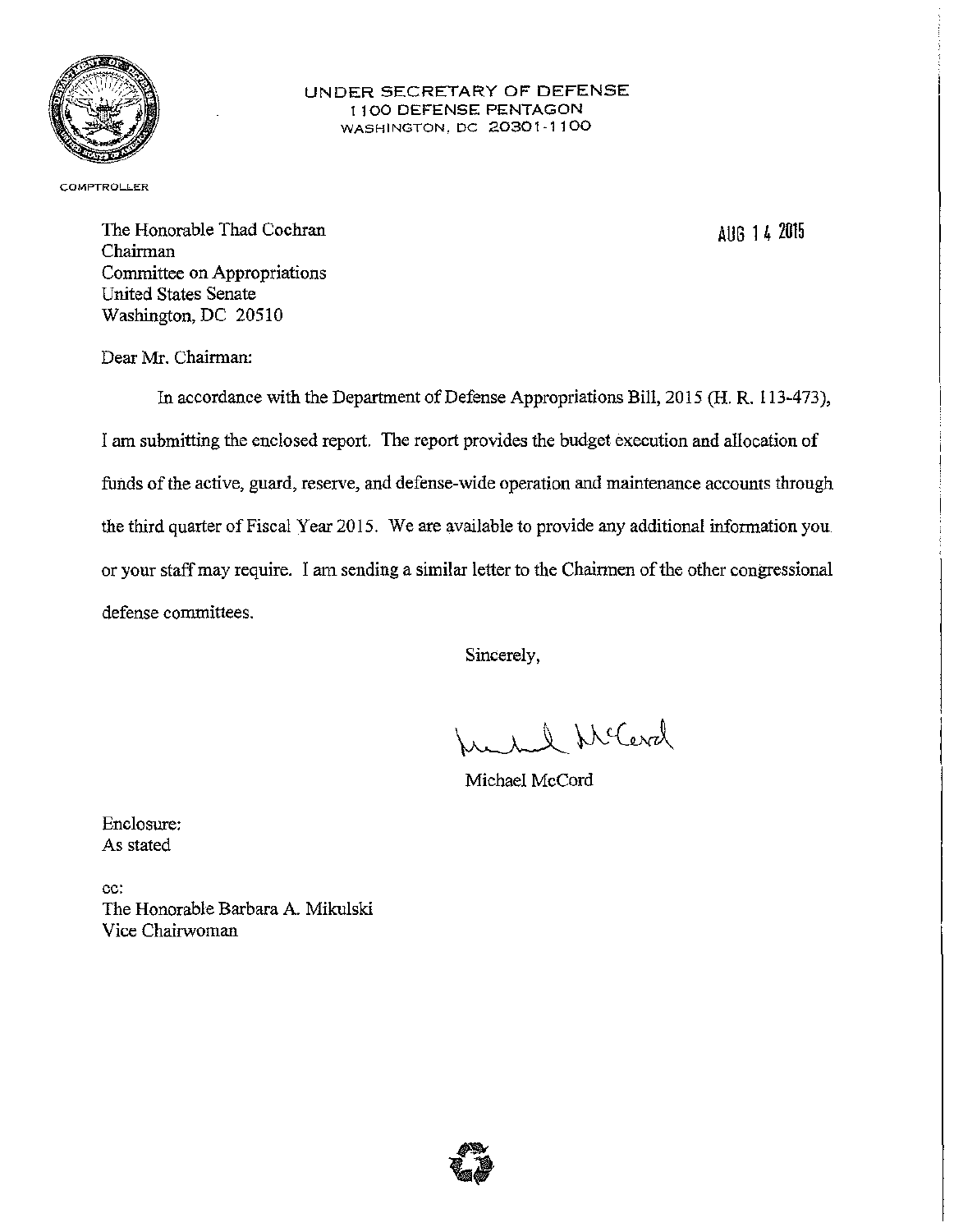

### UNDER SECRETARY OF DEFENSE 1100 DEFENSE PENTAGON WASHINGTON, DC 20301-1100

COMPTROLLER

AUG 1 4 2015

The Honorable Harold Rogers Chairman Committee on Appropriations U.S. House of Representatives Washington, DC 20515

Dear Mr. Chairman:

In accordance with the Department of Defense Appropriations Bill, 2015 (H. R. 113-473), I am submitting the enclosed report. The report provides the budget execution and allocation of funds of the active, guard, reserve, and defense-wide operation and maintenance accounts through the third quarter of Fiscal Year 2015. We are available to provide any additional information you or your staff may require. I am sending a similar letter to the Chairmen of the other congressional defense committees.

Sincerely,

March McCard

Michael McCord

Enclosure: As stated

cc: The Honorable Nita M. Lowey Ranking Member

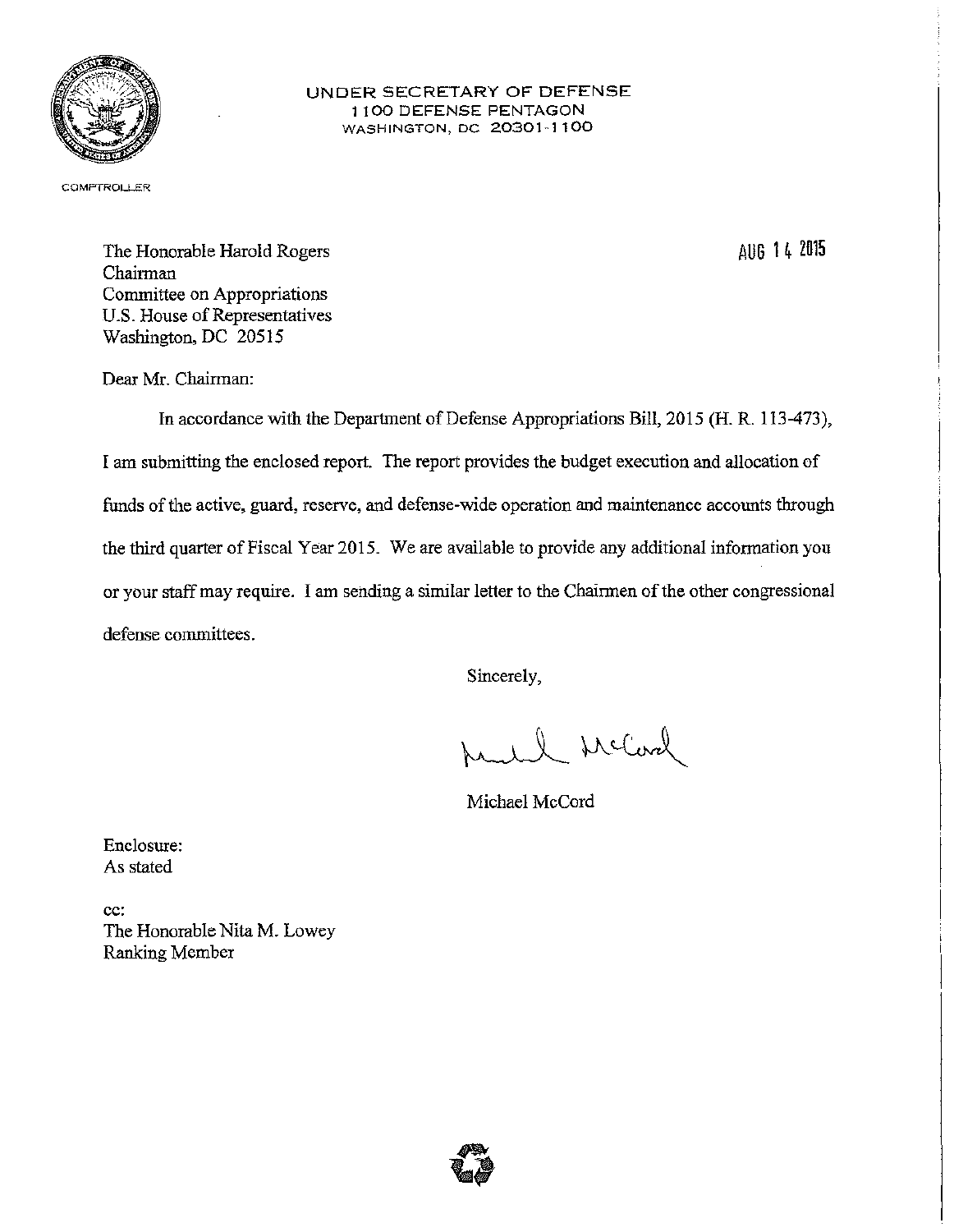### Operation and Maintenance Budget Execution Third Quarter Report For Fiscal Year 2015



### June 2015

Preparation of this study/report cost the Department of Defense a total of approximately \$5,214 for the FY 2015 Fiscal Year.

Generated on June 21,2015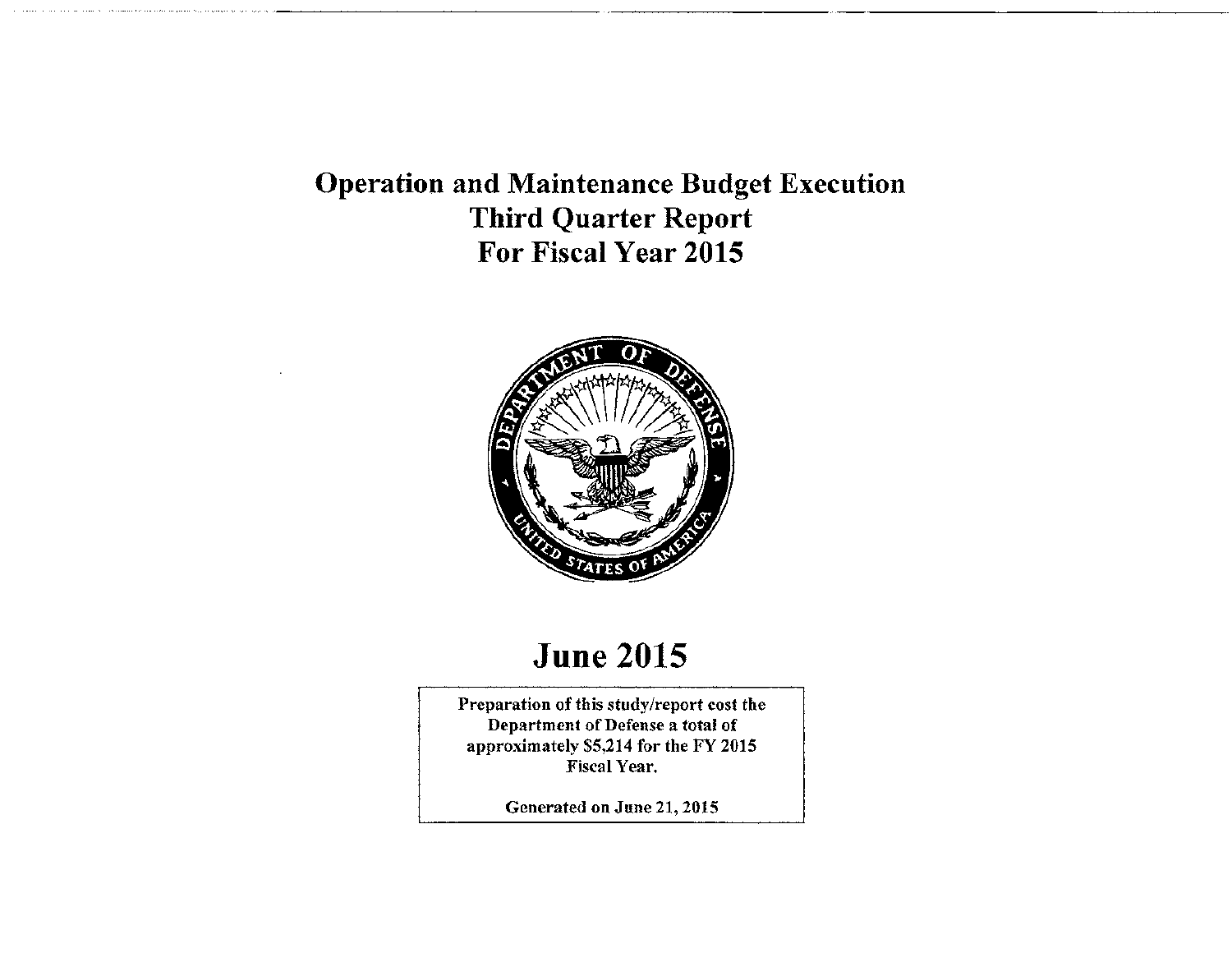### ANNAN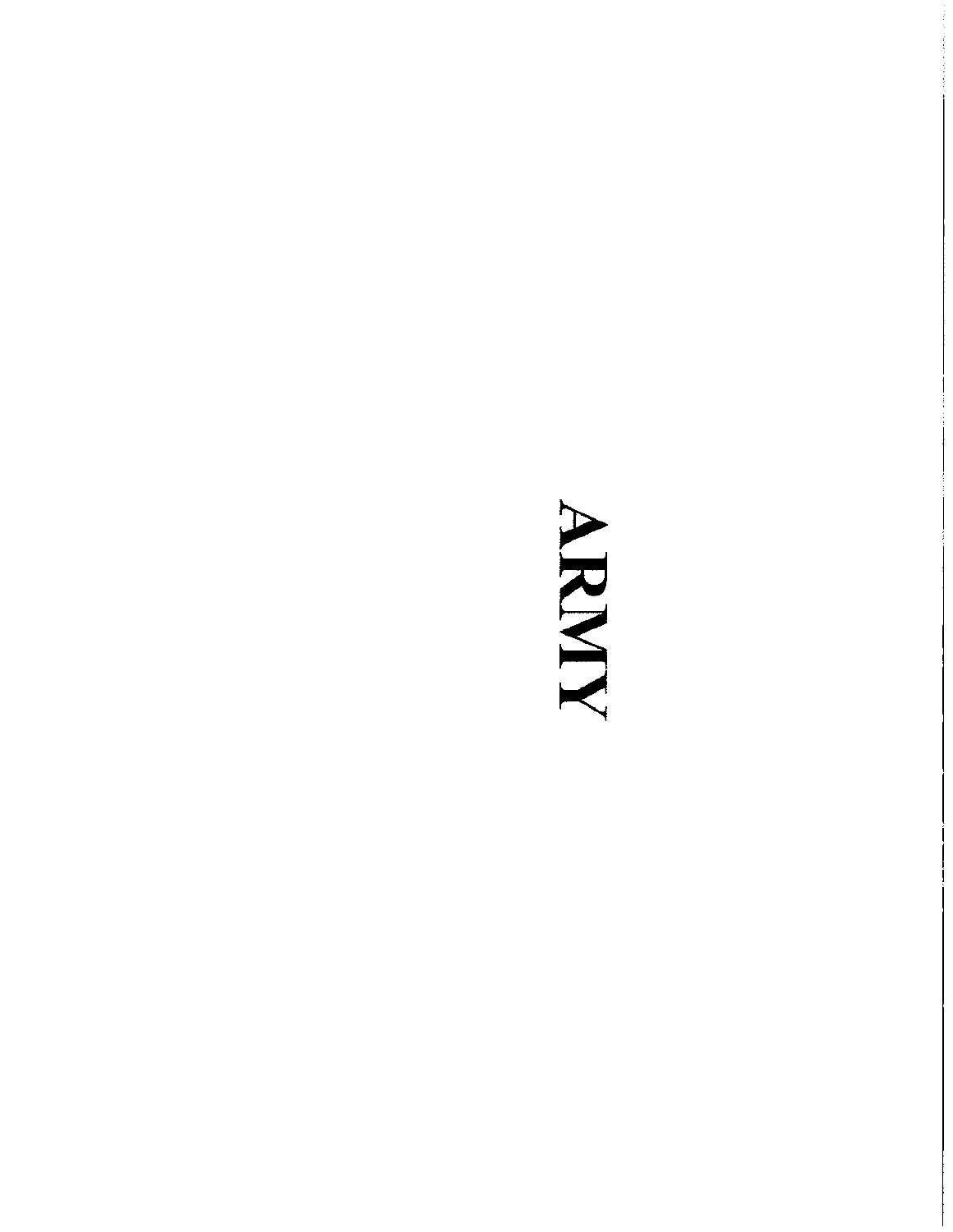|                           |                                               |                                         |                 |                                 |                         |                                           |                                   |                                    |                                                         |                                |                                     | <b>BA 03 Training and Recruiting</b> | <b>BA 02 Subtotal</b> |                               |                                              | BA 02 Mobilization             | <b>BA 01 Subtotal</b> |                |                                |               |                    |                                |                              |                    |                           |                     |                            |                      |                                           |                                |                                      |                                                   |                                         |                                |                                              |                                    |                             |                                               | BA 01 Operating Forces |
|---------------------------|-----------------------------------------------|-----------------------------------------|-----------------|---------------------------------|-------------------------|-------------------------------------------|-----------------------------------|------------------------------------|---------------------------------------------------------|--------------------------------|-------------------------------------|--------------------------------------|-----------------------|-------------------------------|----------------------------------------------|--------------------------------|-----------------------|----------------|--------------------------------|---------------|--------------------|--------------------------------|------------------------------|--------------------|---------------------------|---------------------|----------------------------|----------------------|-------------------------------------------|--------------------------------|--------------------------------------|---------------------------------------------------|-----------------------------------------|--------------------------------|----------------------------------------------|------------------------------------|-----------------------------|-----------------------------------------------|------------------------|
| <b>SEE</b><br>Junior ROTC | 234<br><b>Civilian Education and Training</b> | 333<br>Off-Duty and Voluntary Education | ξŠ<br>Examining | E<br>Recruiting and Advertising | 324<br>Training Support | EZE<br>Professional Development Education | $\overline{z}$<br>Flight Training | 1251<br>Specialized Skill Training | $\frac{1}{4}$<br>Senlor Reserve Officers Training Corps | E<br>One Station Unit Training | $\overline{15}$<br>Recruit Training | E<br><b>Officer Acquisition</b>      |                       | ΕĒ<br>Industrial Preparedness | $\overline{z}$<br>Army Prepositioning Stocks | 臣<br><b>Strategic Mobility</b> |                       | 53<br>Missions | Combatant Commanders Ancillary | <b>HESEL</b>  | 삝<br>Program       | Commander's Emergency Response | 135<br>Additional Activities | 134<br>Operations  | Combatant Commanders Core | ξË,<br>Headquarters | Management and Operational | 132<br>Modernization | Facilities Sustainment, Restoration<br>ç. | 131<br>Base Operations Support | EZT<br>Land Forces Depot Maintenance | $\overline{121}$<br>Land Forces Systems Readiness | E<br>Force Readiness Operations Support | $rac{1}{2}$<br>Aviation Assets | <b>SIL</b><br>Land Forces Operations Support | <b>FIT</b><br>Theater Level Assets | Ë<br>Echelons Above Brigade | $\frac{1}{2}$<br>Modular Support Brigades     | Ξ<br>Maneuver Units    |
| 169,784,000               | 150,571,000                                   | 205,782,000                             | 194,588,000     | 466,927,000                     | 552,359,000             | 193,291,000                               | 890,070,000                       | 886,529,000                        | 456,563,000                                             | 43,735,000                     | 51,968,000                          | 124,756,000                          | 510,848,000           | 6,463,000                     | 187,609,000                                  | 315,776,000                    | 33,812,932,000        | 432,281,000    |                                | 2,861,655,000 | <b>DOO:000:000</b> |                                | 000'/96'918'/<br>000'668'67' |                    |                           | 411,863,000         |                            | 2,066,434,000        |                                           | 7,720,949,000                  | 1,088,868,000                        | 578,113,000                                       | 4,643,017,000                           | 1,456,869,000                  | 1,509,785,000                                | 1,950,875,000                      | 473,340,000                 | 65,817,000                                    | 1,046,700,000          |
| 175,317,000               | 150,571,000                                   | 205,117,000                             | 186,578,000     |                                 | 551,885,000             | 190,421,000                               | 889,864,000                       | 000'028'068                        | 446,837,000                                             | 40,667,000                     | 48,753,000                          | 121,507,000                          | 647.670,000           | 000'192'98                    | 245,048,000                                  | 316,355,000                    | 33,385,227,000        | 431,907,000    |                                | 861,655,000   | 10,000,000         |                                | 1,069,967,000                | 179,129,000        |                           | 403,717,000         |                            | 2,208,141,000        |                                           | 7,470,133,000                  | 947.623,000                          | 575,477,000                                       | 4,670,097,000                           | 1,374,482,000                  | 1,502,843,000                                | 1,945,673,000                      | 470,259,000                 | 65,817,000                                    | 1,197,307,000          |
| 5,533,000                 |                                               | (665,000)                               | (8,010,000)     | (00065vT)                       | (000, 000)              | (2, 870, 000)                             | (206,000)                         | 4,341,000                          | (9,726,000)                                             | (3.058,000)                    | (3,215,000)                         | (3,259,000)                          | 136,822,000           | 39,804,000                    | 57,439,000                                   | (421,000)                      | (427,705,000)         | (374,000)      |                                |               |                    |                                | (247,000,000)                | (270, 000)         |                           | 8,146,000           |                            | 141,707,000          |                                           | (250,816,000)                  | (141, 245, 000)                      | (1,636,000)                                       | 000'080'22                              | (000'282'28)                   | (000'216'9)                                  | (5,202,000)                        | (3,081,000)                 |                                               | 150,607,000            |
|                           | $\mathbf{I}$                                  | $\bullet$                               |                 | (6.440)                         | (1.631)                 |                                           | ï                                 | (058'6)                            | (8881)                                                  |                                | $\blacksquare$                      | í,                                   | $\pmb{\cdot}$         | $\bullet$                     |                                              |                                | Ê<br>132,987          |                |                                | (EDL'681)     |                    |                                | Έ<br>216,215)                |                    |                           |                     |                            | (780, 792)           |                                           | (23,986)                       |                                      | (1.280)                                           | (805.3)                                 |                                | (21,322)                                     | 176,202)                           | (14, 980)                   |                                               | GGT)                   |
|                           | ٠                                             |                                         | $\blacksquare$  |                                 |                         |                                           |                                   | 39,803,000                         |                                                         |                                | $\blacksquare$                      | ٠                                    |                       |                               |                                              |                                | 564,109,000           |                |                                |               |                    |                                | 109,446,000                  |                    |                           |                     |                            |                      |                                           | 164,175,000                    |                                      |                                                   | 290,488,000                             |                                |                                              |                                    |                             |                                               |                        |
|                           | (27.068, 800)                                 | 13,378,000)                             | (0.502,000)     | 123,518,687                     | (9.524, 790)            | (15,829,910)                              | 21,474,500)                       | 000'000'9                          | (11,222,900)                                            | (205, 200)                     | (8,153,600)                         | (1.130,200)                          | (14, 796, 895)        |                               | 19,741,895)                                  | 4,945,000                      | 12,056,395            |                |                                | (212,000,000) |                    |                                | 19,146,775                   |                    |                           | 1,611,415           |                            | 570,000              |                                           | 23,416,660                     |                                      | $\frac{14,255,174}{1000,250}$                     |                                         | 8,282,489                      | (000,000,21)                                 | 160,676,880                        | 3,399,000                   | (3,827,000)                                   | 39,087,000             |
| 175,317,000               | 123,502,200                                   | 191,739,000                             | 180,076,000     | 588,980,247                     | 542,358,559             | 174,591,090                               | 005'582'898                       | 936,663,150                        | 435,612,262                                             | 40,361,700                     | <b>40,599,400</b>                   | 120,376,800                          | 632,873,105           | 86,267,000                    | 225,306,105                                  | 321,300,000                    | 33,949,259,408        | 431,907,000    |                                | 2,649,165,297 | 10,000,000         |                                | 7,187,343,560                | 179,129,000        |                           | 405,328,415         | 2,208,530,208              |                      |                                           | 7,557,700,674                  | 947,623,000                          | 577,418,070                                       | 4,946,321,518                           | 1,382,770,489                  | 1,487,821,678                                | 2,106,173,678                      | 473,643,020                 | 1,236,393,801<br>  61,990,000<br>  61,990,000 |                        |
| 173,071,000               | 104,071,000                                   | 169,370,000                             | 125,572,000     | 394,442,000                     | 397,644,000             | 113,922,000                               | 714,093,000                       | 611,879,000                        | 342,794,000                                             | 34,078,000                     | <b>000 TET 0E</b>                   | 83,241,000                           | 441,644,000           | 4,326,000                     | 176,947,000                                  | 260,371,000                    | 23,801,502,000        | 248,735,000    |                                | 2,047,585,000 | 000'565            |                                | 4,566,872,000                | <b>DOO DEE DZI</b> |                           | 299,012,000         | 1,527,351,000              |                      |                                           | 5,906,763,000                  | 706,617,000                          | 401,812,000                                       | 3,167,727,000                           | 979,515,000                    | 1.102,316,000                                | 1,335,945,000                      | 355,438,000                 | 45,739,000                                    | 000'052'686            |

Budget Execution Data<br>2020A Army<br>As of June 30, 2015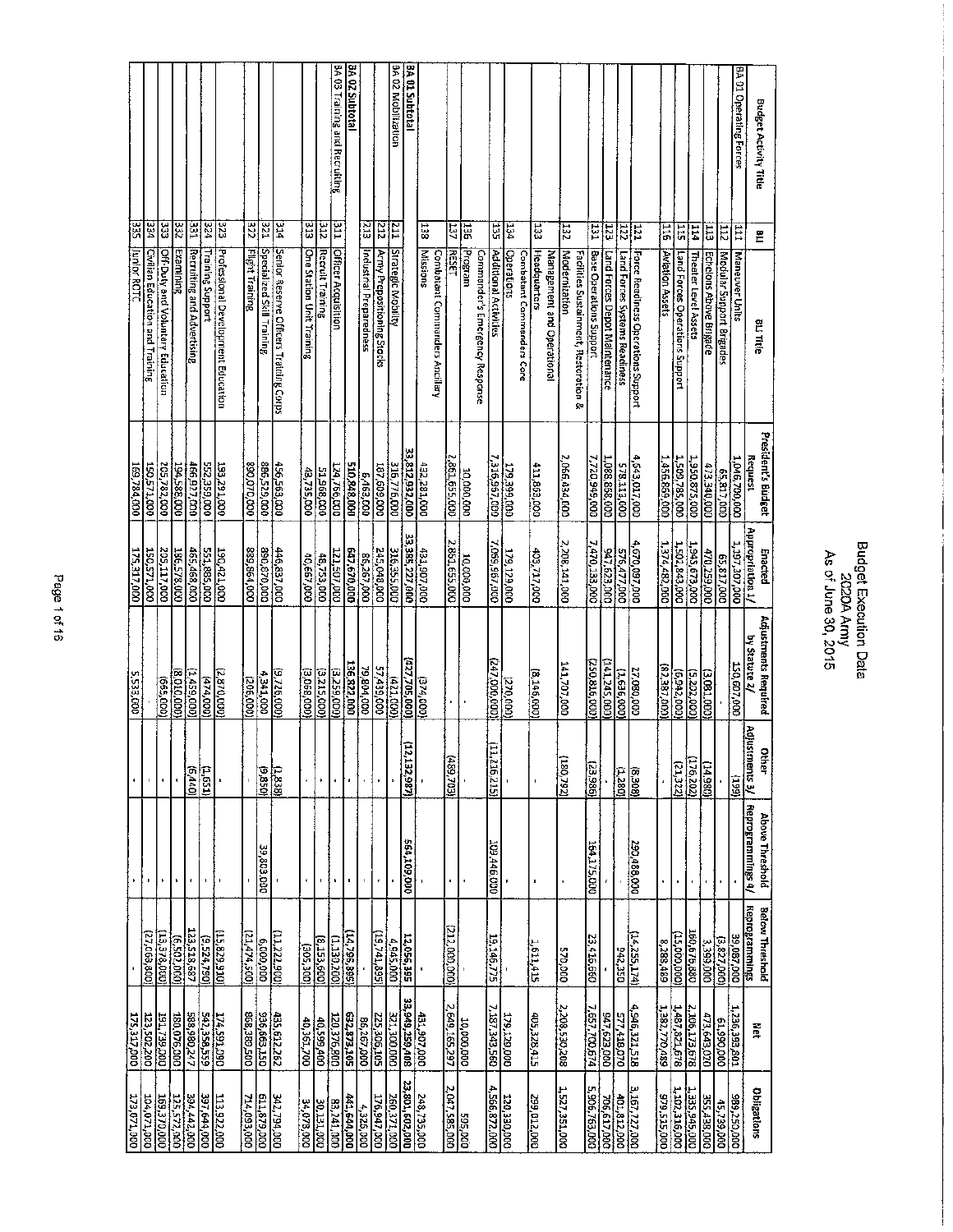### Budget Execution Data<br>2020A Army<br>As of June 30, 2015

| Grand Total 2020A 2015/2015; 2020A 2015/2016; 2020A 2015/XXXX | Grand Total 2020A 2015/XXXX | Servicewide Activities    | BA 04 Administration and | Grand Total 2020A 2015/2016 | BA 01 Operating Forces | Grand Total 2020A 2015/2015 | BA 04 Subtota  |                                 |                       |                |                            |                                |                                     |                  |                                |                        |                        |                       |                         |                              |                     |                            |                |                       |                             |                           | Servicewide Activities     | BA 04 Administration and | BA 03 Subtotal | <b>Budget Activity Title</b>             |
|---------------------------------------------------------------|-----------------------------|---------------------------|--------------------------|-----------------------------|------------------------|-----------------------------|----------------|---------------------------------|-----------------------|----------------|----------------------------|--------------------------------|-------------------------------------|------------------|--------------------------------|------------------------|------------------------|-----------------------|-------------------------|------------------------------|---------------------|----------------------------|----------------|-----------------------|-----------------------------|---------------------------|----------------------------|--------------------------|----------------|------------------------------------------|
|                                                               |                             |                           |                          |                             | ίä,                    |                             |                | Ĝ                               | 471                   | 191            | 151                        | 250                            | 1441                                | $\frac{438}{20}$ |                                | 437                    | 927                    | 55 <sub>0</sub>       | <b>H34</b>              | 6666                         | 133                 | 267                        | IEP.           | $77 +$                | 423                         | $rac{1}{22}$              | $\frac{4}{2}$              |                          |                | 은                                        |
|                                                               |                             | 9999 Security Programs 5/ |                          |                             | Additional Activities  |                             |                | Environmental Restoration, Army | Foreign Currency Flux | Judgement Fund | Closed Account Adjustments | Misc. Support of Other Nations | International Military Headquarters | <b>Readiness</b> | Financial Management and Audit | Real Estate Management | Army Claims Activities | Other Service Support | Other Personnel Support | Security Programs 5/         | Manpower Management | Servicewide Communications | Administration | Ammunition Management | Logistic Support Activities | Central Supply Activities | Servicewide Transportation |                          |                | <b>BLITHE</b>                            |
| 50,375,424,000                                                |                             |                           |                          |                             |                        | 50,375,424,000              | 11,664,711,000 |                                 |                       |                |                            | 27.375,000                     | 462,591,000                         | 200,815,000      |                                | 380,562,000            | 241,234,000            | 1,218,234,000         | 489,095,000             | 2,152,503,000                | 289,771,000         | 1,657,006,000              | 405,442,000    | 467,814,000           | 002,034,000                 | 722,291,000               | 2,348,144,000              |                          | 4,386,933,000  | <b>President's Budget</b><br>Request     |
| 50,111,405,000                                                | 106,189,900                 | 106,189,900               |                          | 250,000,000                 | 250,000,000            | 49,755,215,400              | 11,358,463,100 |                                 |                       |                |                            | 27,349,000                     | 432,869,000                         | 200,414,000      |                                | 377,289,000            | 239, 686, 000          | 1,143,323,000         | 486,193,000             | 285,370,000<br>2.045,176,100 |                     | 1,627,740,000              | 403,037,000    | 464,888,000           | 584,952,000                 | 692,175,000               | 2,348,002,000              |                          | 4,363,855,000  | Appropriation 1/<br>Enacted              |
| 264,019,000)                                                  | 106,189,900                 | 106,189,900               |                          | <b>250,000,000</b>          | 250,000,000            | (020,208,900)               | 306,247,900)   |                                 |                       |                |                            | (26,000)                       | (29,722,000)                        | (000, 000)       |                                | 3,273,000)             | 11,548,000)            | (000'116'FL)          | (2,902,000)             | 107,326,900)                 | (4,401,000)         | (000'992'62)               | (2, 405, 000)  | (2,926,000)           | 17,082,000                  | 30,116,000)               | (142,000)                  |                          | (23,078,000)   | Adjustments Required<br>by Statute 2/    |
| 9                                                             | p                           | ï                         |                          |                             |                        | ŝ                           | 12,152,766     | (011/651)                       |                       | 450,000        | 135,512                    |                                |                                     |                  |                                | (988,390)              |                        | (870.67)              |                         | (258,766)                    |                     | 19,376)                    |                |                       |                             | (3,726)                   |                            |                          | (95.779)       | Adjusti<br>Nher<br>ments 3/              |
| 1,182,839,981                                                 |                             |                           |                          |                             |                        | 1,182,839,981               | 578,927,981    | 538,268,981                     |                       | ł,             |                            |                                |                                     |                  |                                | ł                      |                        |                       | 36,451,000              |                              |                     |                            | 4,208,000      |                       | ,                           |                           |                            |                          | 39,803,000     | Reprogrammings 4/<br>Above Threshold     |
| ı                                                             |                             |                           |                          |                             |                        |                             | (12, 188, 187) |                                 |                       |                |                            | (2,200,800)                    |                                     | (3.600)          |                                | 11,000,000             | 18,404,490)            | 21,046,107            | (95,186,554)            | 104,517,900                  |                     | 26,849,837)                | 46,315,587     | 710,000               | 1,400,100                   | 1,152,400                 | (115,685,000)              |                          | 14,928,687     | Reprogrammings<br><b>Selow Threshold</b> |
| 11,294,989,981                                                | 106,283,900                 | 106,189,900               |                          | 000'000'052                 | 250,000,000            | 130'008'8E6'05              | 11,938,190,660 | 172,109,571                     |                       | <b>450,000</b> | 13,135,512                 | 25,148,200                     | 432,869,000                         | COP'OTP'002      |                                | 387,300,610            | 221,281,510            | 1,164,356,029         | 487,457,446             | 2,149,435,234                | 000'022'582         | 1,500,880,787              | 454,305,587    | 465,598,000           | 586,352,100                 | 693,323,674               | 2,232,317,000              |                          | 4,418,566,908  | ă,                                       |
| 36,316,659,000                                                | 58,581,000                  | 58,581,000                |                          | 150,007,000                 | <b>150,007,000</b>     | 36,108,071,000              | 8,570,517,000  | 262,203,000                     | (136,572,000)         | 450,000        | 5,018,000                  | 16,654,000                     | 356,886,000                         | 000'199'66       |                                | 276,840,000            | 166,906,000            | 817,767,000           | 272,808,000             | 1,400,581,000                | 000 626 802         | 1,237,075,000              | 303,878,000    | 369,653,000           | 436,270,000                 | 517,751,000               | 1,957,309,000              |                          | 3,294,308,000  | Obligations                              |

<u>Footnotes:</u><br>1/ Includes reductions contained in General Provisions or in other Acts<br>2/ Enacted Appropriation less the President's Budget Reguest<br>3/ Includes prior Approval reprogrammings, internal reprogrammings, and Lett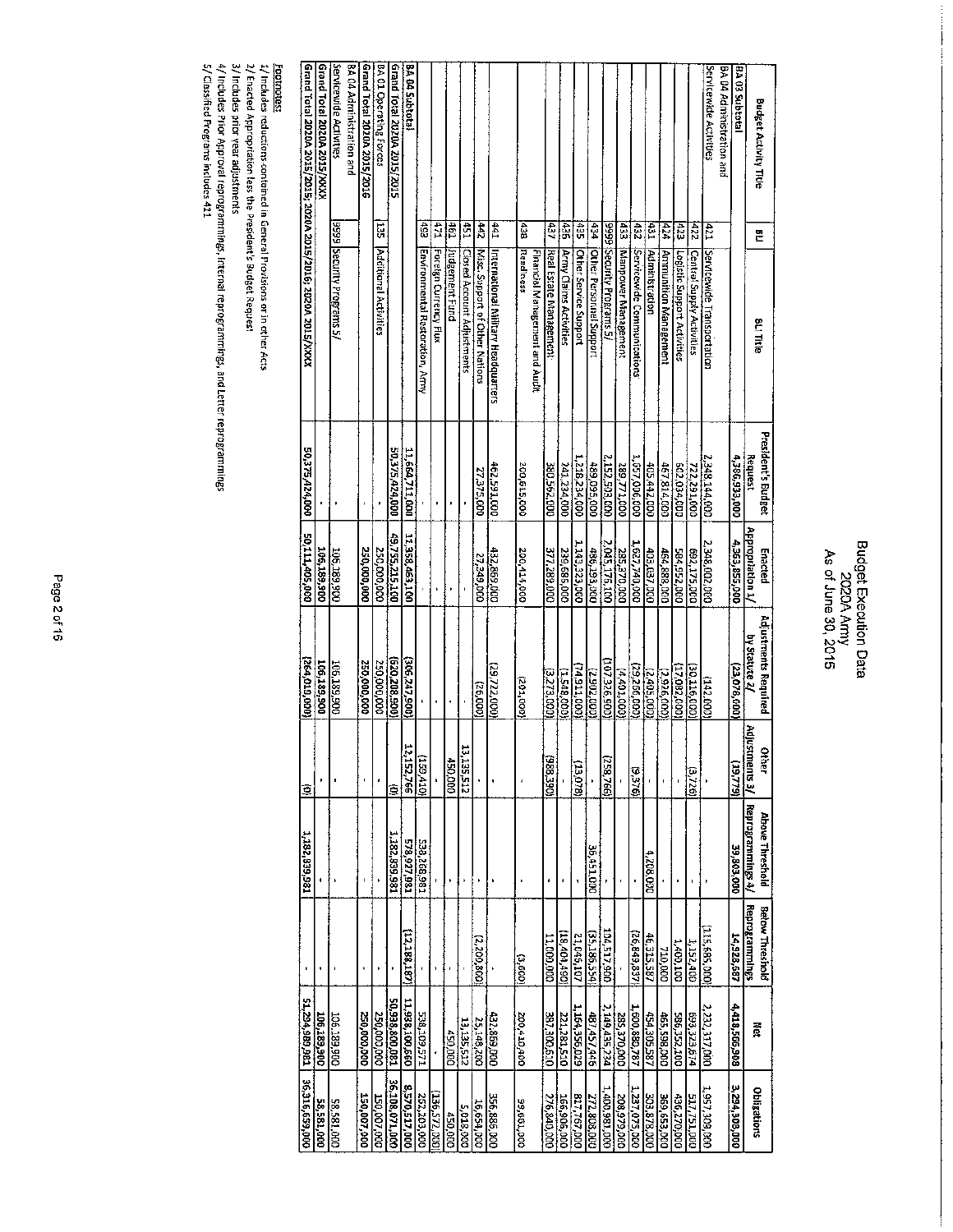### Budget Execution Data<br>2080A Army Reserves<br>As of June 30, 2015

| 1,809,501,000                | 2,582,921,000 |                 | 27,996,000                       |            | 22,824,000           | 2,554,925,000    | 2,532,101,000             |                                       | Grand Total 2080A 2015/2015             |                |
|------------------------------|---------------|-----------------|----------------------------------|------------|----------------------|------------------|---------------------------|---------------------------------------|-----------------------------------------|----------------|
| 69,183,000                   | 104,898,401   | 6,026,000       |                                  |            | (2,000,000)          | 98,670,000       | 000'029'56                |                                       |                                         | BA 04 Subbotal |
| 2,000                        | 1052          |                 |                                  |            |                      |                  |                           | Closed Account Adjustments            | LSP.                                    |                |
| 36.624,000                   | 000'TZS'ES    | (1.081, 100)    |                                  |            |                      | 54,602,000       | 54,602,000                | Recruiting and Advertising            | 434                                     |                |
| 10,454,000                   | 13,692,000    | 4,500,000       |                                  | ŧ          |                      | 9,192,000        | 9.192,000                 | Manpower Management                   | 433                                     |                |
| 878,000                      | 7,080,000     | 399,000         |                                  |            |                      | <b>6,581,000</b> | 0001899                   | Servicewide Communications            | ZD.                                     |                |
| 12,544,000                   | 19,795,000    | 2,208,000       |                                  |            | 1,000,000,1          | 17,587,000       | 18,587,000                | Administration                        | 131                                     |                |
| 8,581,000                    | 000'809'01    |                 |                                  |            |                      | 10,508,000       | 10,608,000                | Servicewide Transportation            | Servicewide Activities<br>$\frac{1}{2}$ |                |
|                              |               |                 |                                  |            |                      |                  |                           |                                       | BA 04 Administration and                |                |
| 1,740,818,000                | 2,478,222,099 | (6,026,000)     | 27,996,000                       | p<br>ltos' | 23,824,000           | 2,456,255,000    | 2,432,431,000             |                                       |                                         | BA 01 Subtotal |
| 32,088,000                   | 46,700,000    | 7,110,000       |                                  |            |                      | 39,590,000       | 39,590,000                | Headquarters                          | E                                       |                |
|                              |               |                 |                                  |            |                      |                  |                           | Management and Operational            |                                         |                |
| 171,847,000                  | 245,457,000   | (5,000,000)     |                                  |            | 21,860,000           | 250,457,000      | 228,597,000               | Modernization                         | 뷶                                       |                |
|                              |               |                 |                                  |            |                      |                  |                           | Facilities Sustainment, Restoration & |                                         |                |
| 357,259,000                  | 005'062'151   | 17,376,000      | 5,660,000                        | (005.1)    | 7,175,000            | 431,256,000      | 424,081,000               | Base Operations Support               | Ë                                       |                |
| 52,687,000                   | 59,067,000    | (1,609,000)     |                                  |            | 000'E08'I            | 60,676,000       | 58,873,000                | Land Forces Depot Maintenance         | 23                                      |                |
| 61,676,000                   | 74,711,000    |                 |                                  |            | 2,220,000            | 74,711,000       | 72,491,000                | Land Forces Systems Readiness         | E                                       |                |
| 173,228,000                  | 345,058,500   | (29.383,500)    | 6,635,000                        |            | 7,026,000            | 367,807,000      | 360,781,000               | Force Readiness Operations Support    | ΞZ                                      |                |
| <b>45,559,000</b>            | 66,512,000    | 185,000         |                                  |            | (6,266,000)          | 000'269'99       | 72,963,000                | Aviation Assets                       | 5                                       |                |
| <b>DDD</b> , <b>BSB, PSE</b> | 551,583,112   | (718.888)       | 9,028,000                        |            | (2,143,000)          | 543,274,000      | 545,417,000               | Land Forces Operations Support        | 툐                                       |                |
| 75,677,000                   | 000'028'16    | 000'018         |                                  |            | 16,509,000           | 000'086'06       | 107,489,000               | Theater Level Assets                  | 114                                     |                |
| 377,413,000                  | S28,415,987   | 5,802,388       | 000'E29'9                        | (1.401)    | 8,993,000            | 515,942,000      | 500,949,000               | Echelons Above Brigade                | Ë                                       |                |
| 8,025,000                    | 14,607,000    | (258,000)       |                                  |            | (335,000)            | 14,865,000       | 15,200,000                | Modular Support Brigades              | BA 01 Operating Forces<br>ΞI            |                |
| Obligations                  | š             | Reprogrammings  | Adjustments 3/ Reprogrammings 4/ |            | by Statute 2/        | Appropriation 1/ | Request                   | BLITItle                              | E                                       |                |
|                              |               | Below Threshold | Above Threshold                  | Other      | Adjustments Required | Enacted          | <b>President's Budget</b> |                                       | <b>Budget Activity Title</b>            |                |
|                              |               |                 |                                  |            |                      |                  |                           |                                       |                                         |                |

<mark>Footnotes:</mark><br>1/ Indudes reductions contained in General Provisons or in other Acts<br>2/ Enacted Appropriation less the President's Budget Request<br>3/ Includes Prior Approval reprogrammings, Internal reprogrammings, and Letter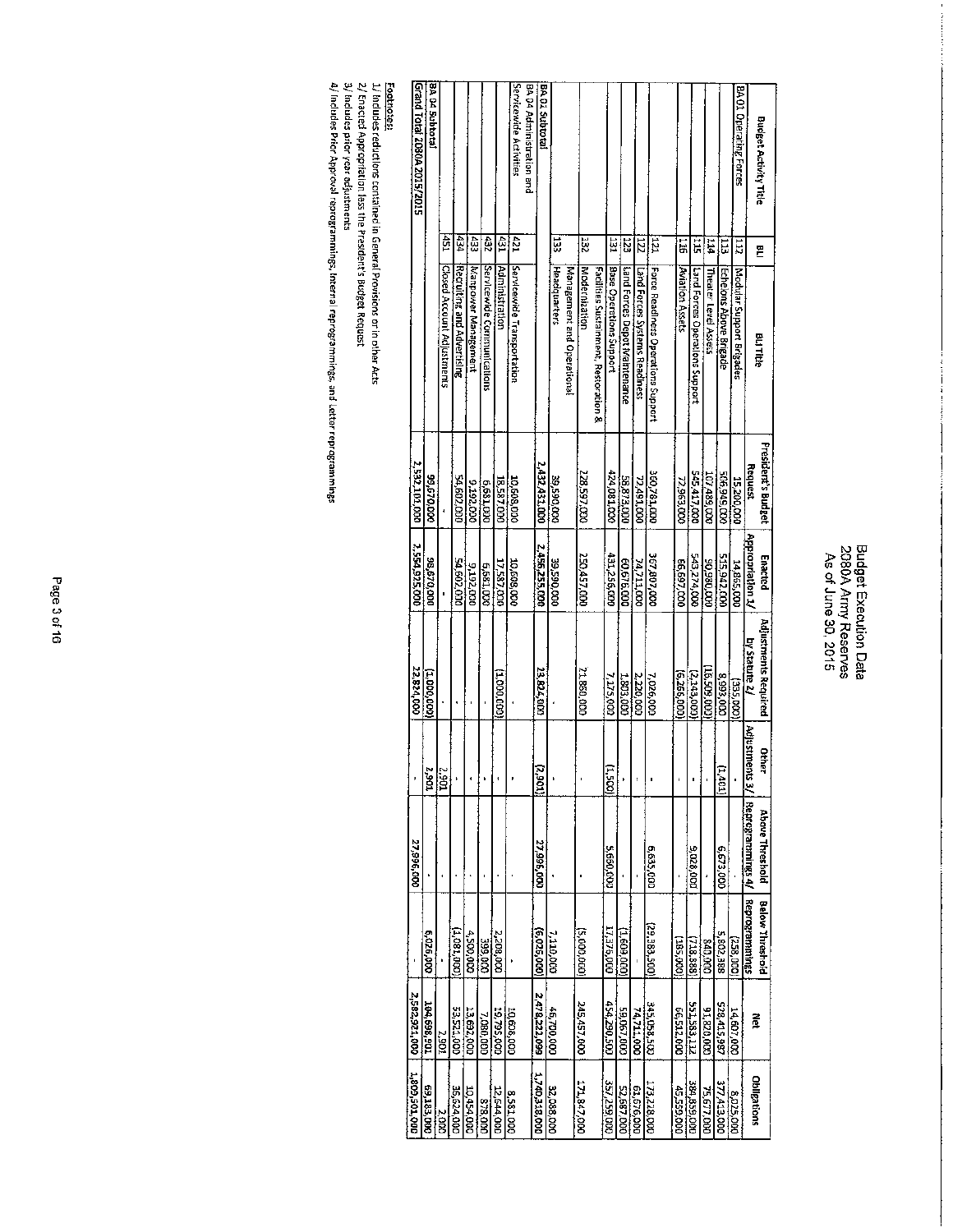### Budget Execution Data<br>2065A Army National Guard<br>As of June 30, 2015

 $\label{eq:2.1} \frac{1}{\sqrt{2}}\left(\frac{1}{\sqrt{2}}\right)^{2} \left(\frac{1}{\sqrt{2}}\right)^{2} \left(\frac{1}{\sqrt{2}}\right)^{2} \left(\frac{1}{\sqrt{2}}\right)^{2} \left(\frac{1}{\sqrt{2}}\right)^{2} \left(\frac{1}{\sqrt{2}}\right)^{2} \left(\frac{1}{\sqrt{2}}\right)^{2} \left(\frac{1}{\sqrt{2}}\right)^{2} \left(\frac{1}{\sqrt{2}}\right)^{2} \left(\frac{1}{\sqrt{2}}\right)^{2} \left(\frac{1}{\sqrt{2}}\right)^{2} \left(\$ 

ţ  $\frac{1}{2}$ 

 $\alpha = 1$  for a constant space of  $\alpha = 0.0$ 

| Grand Total 2065A 2015/2015 | <b>BA 04 Subtotal</b> |                         |                     |                            |                                |                        | Servicewide Activities     | BA 04 Administration and | BA 01 Subtotal |                    |                            |               |                                       |                         |                               |                               |                                    |                 |                                |                      |                        |                          | BA 01 Operating Forces |                      | <b>Budget Activity Title</b> |
|-----------------------------|-----------------------|-------------------------|---------------------|----------------------------|--------------------------------|------------------------|----------------------------|--------------------------|----------------|--------------------|----------------------------|---------------|---------------------------------------|-------------------------|-------------------------------|-------------------------------|------------------------------------|-----------------|--------------------------------|----------------------|------------------------|--------------------------|------------------------|----------------------|------------------------------|
|                             |                       | 434                     | $\frac{14.33}{2.3}$ | 432                        | 131                            | 437                    | 127                        |                          |                | E                  |                            | 28T           |                                       | ቤ                       | E                             | ZT.                           | Ę                                  | 513             | 115                            | PIT)                 | E                      | E                        | Ξ                      |                      | Ë                            |
|                             |                       | Other Personnel Support | Manpower Management | Servicewide Communications | Administration                 | Real Estate Management | Servicewide Transportation |                          |                | Headquarters       | Management and Operational | Modernization | Facilities Sustainment, Restoration & | Base Operations Support | Land Forces Depot Maintenance | Land Forces Systems Readiness | Force Readiness Operations Support | Aviation Assets | Land Forces Operations Support | Theater Level Assets | Echelons Above Brigade | Modular Support Brigades | Maneuver Units         |                      | <b>BLITItle</b>              |
| 6,107,234,000               | 389,789,000           | 274,085,000             | 000'181'9           | 37,372,000                 | 63,393,000                     | 1,755,000              | 5,690,000                  |                          | 5,717,445,000  | 875,741,000        |                            | 490,205,000   |                                       | 818,440,000             | COO'E92'8ET                   | 69,726,000                    | 695,447,000                        | 942,570,000     | 22,005,000                     | 83,748,000           | 740,470,000            | 166,589,000              | 000'107'629            | Request              | President's Budget           |
| 6,253,612,000               | 365,062,000           | 257,000,000             | 6,484,000           | 36,057,000                 | 57,712,000                     | 1,765,000              | 5,044,000                  |                          | 5,888,550,000  | 869,192,000        |                            | 565,205,000   |                                       | 794,616,000             | 186,586,000                   | 67,125,000                    | 686,309,000                        | 938,757,000     | 21,555,000                     | 84,709,000           | 740,466,000            | 166,589,000              | 767,441,000            | Appropriation 1/     | Enacted                      |
| 146,378,000                 | 24,727,000)           | (27,085,000)            |                     | (000'STE'T)                | (5,681,000)                    |                        | (646,000)                  |                          | 171,105,000    | (DOC) 249,000)     |                            | 75,000,000    |                                       | 23,824,000)             | 48,323,000                    | (2.601,000)                   | (000'8ET'6)                        | (3,813,000)     | (950,000)                      | 000195               | (4,000)                |                          | 000'002'76             | by Statute 2/        | Adjustments Required         |
|                             |                       |                         |                     |                            |                                |                        |                            |                          |                |                    |                            |               |                                       |                         |                               |                               |                                    |                 |                                |                      |                        |                          |                        | Adjustment<br>5<br>S | <b>Cither</b>                |
| 71,464,000                  |                       |                         |                     |                            |                                |                        |                            |                          | 71,464,000     |                    |                            |               |                                       | 55,545,000              |                               |                               |                                    | 15,919,000      |                                |                      |                        |                          |                        | Reprogrammings 4/    | Above Threshold              |
|                             | [562'0382]            | (E,458,921)             | 2,150,000           | 2,729,025                  | $\frac{(1005.0001)}{(005.11)}$ |                        |                            |                          | 11,650,395     | 136,605,968        |                            | DOD'ONE       |                                       | 006'699'                | (000'006)                     | (1,278,500)                   | 48,212,640                         | (18.706.439)    | 1,223,689                      | 15,418,817           | (21,643,815)           | (24,353,785)             | (30821524)             | Reprogrammings       | Below Threshold              |
| 6,325,076,000               | 353,411,605           | 250,541,079             | 8,644,000           | 38,786,026                 | 47,642,700                     | 008'ES4'1              | 6,044,000                  |                          | 5,971,664,395  | 1,005,797,968      |                            | 000'SV2'595   |                                       | 005'088'158             | 185,686,000                   | 65,846,500                    | 638,096,360                        | 195,969,561     | 22,778,689                     | 100,127,817          | 718,822,185            | 152,235,215              | 722,928,200            | ă                    |                              |
| 4,578,614,000               | 182,427,000           | 110,517,000             | 4,490,000           | 33,554,000                 | 26,079,000                     | 1754,000               | 5.033.000                  |                          | 4,397,187,000  | <b>744,426,000</b> |                            | 484,888,000   |                                       | 640,348,000             | <b>COO' 496' SET</b>          | 000'025'17                    | 000'SSS'8\$1                       | 652,338,000     | 13,848,000                     | 68,201,000           | 000't92'res            | 107,532,000              | 522,016,000            | Obligations          |                              |

<u>Footnotes:</u><br>1/ Includes reductions contained in General Provisions or in other Acts<br>2/ Enacted Appropriation less the President's Budget Request<br>3/ Indudes Prior Approval reprogrammings, Internal reprogrammings, and Lette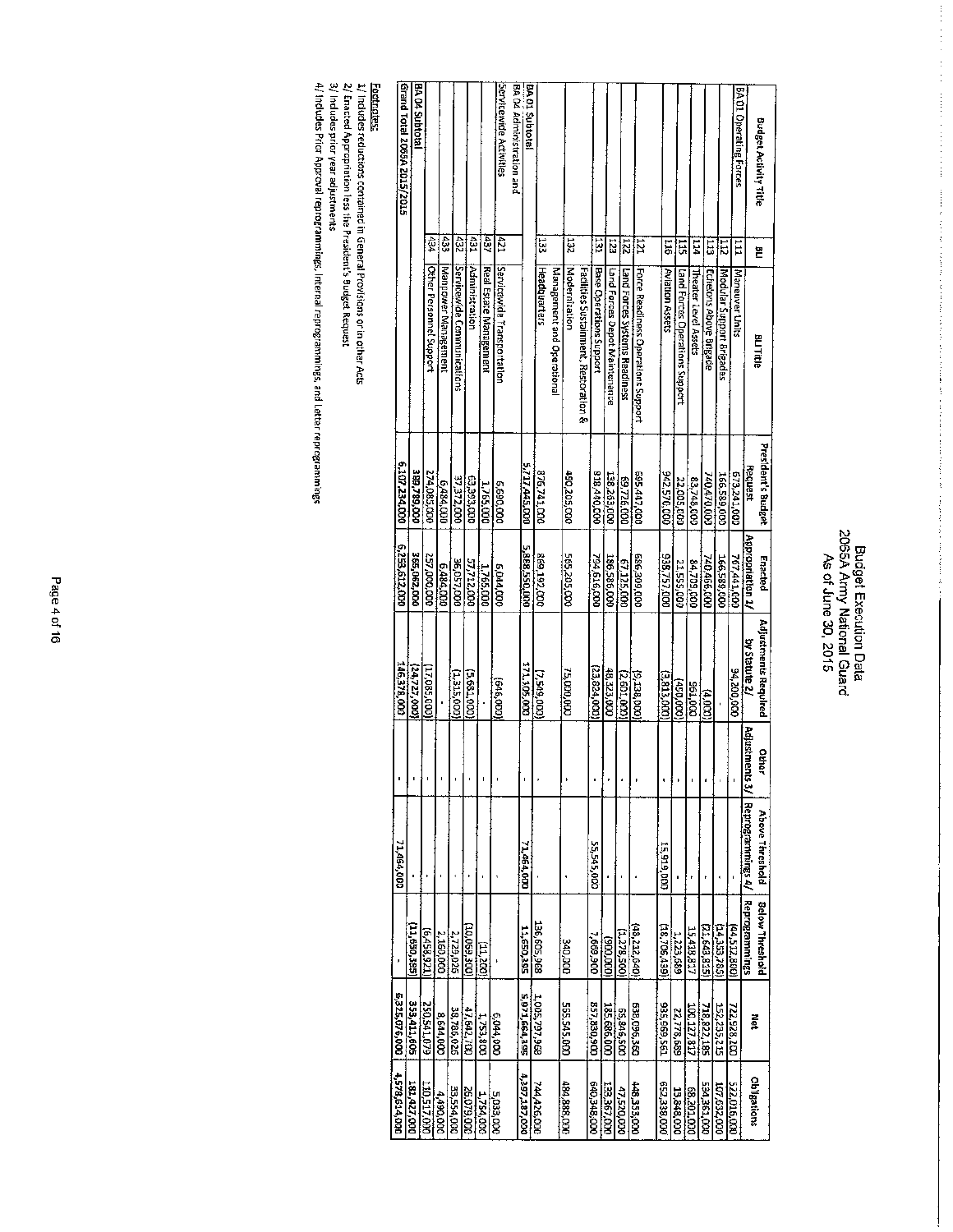### NAVN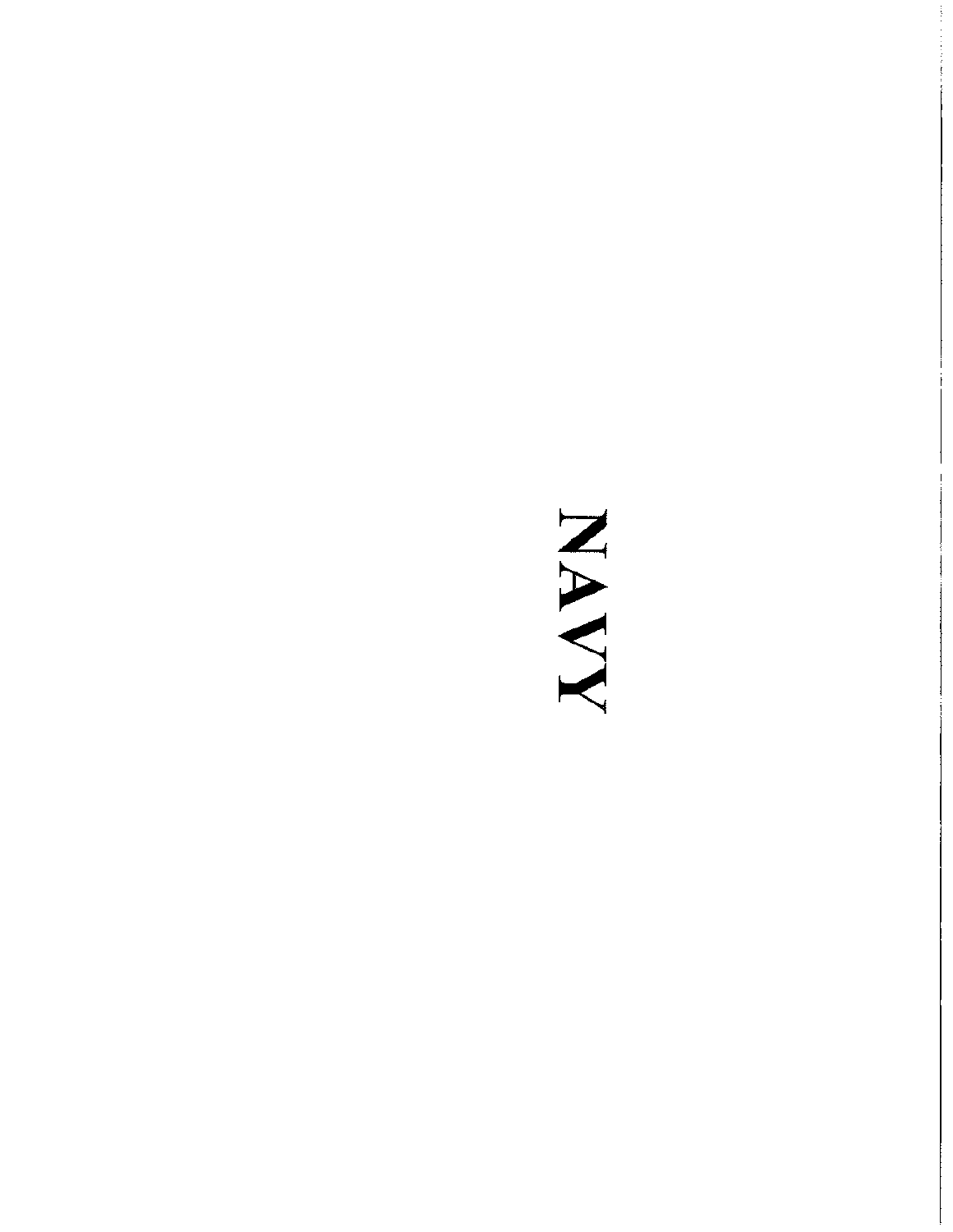| 205,473,000<br>132,879,000     |                                          |                                                     |                                  | 46,065,000)                           | 205,473,000                    | 251,538,000                          | Ship Activations/Inactivations                     | 2826                |                               |
|--------------------------------|------------------------------------------|-----------------------------------------------------|----------------------------------|---------------------------------------|--------------------------------|--------------------------------------|----------------------------------------------------|---------------------|-------------------------------|
| 7,425,000                      | 000'122                                  |                                                     |                                  |                                       | 6,704,000                      | 000'R02'9                            | Alrcraft Activations/Inactivations                 | 281G                |                               |
|                                |                                          |                                                     |                                  | 291,195,000)                          |                                |                                      | Ready Reserve Force                                | <b>ZA2F</b>         |                               |
| 402,640,000                    | 614,000                                  |                                                     |                                  | 124,900,000                           | 402,026,000                    | 326,926,000                          | Ship Prepositioning and Surge                      | 341F                | BA 02 Mobilization            |
| 36,900,167,522                 | 298,651                                  | 478,699,000                                         | (5.801,<br>lezt,                 | (087 102 806)                         | 36,426,971,000                 | 36,735,172,000                       |                                                    |                     | BA 01 Subtotal                |
| 4,402,569,148                  | (16,272,000)                             | $\frac{13180,000}{1000}$                            | izi)<br>$\frac{180}{822}$        | (000'886'9L)                          | 4,410,567,000                  | 4,487,355,000                        | Base Operating Support                             | [8531]              |                               |
| 1,639,280,840                  | (6,326,000)                              |                                                     | (1,206)                          | 145,918,000                           | 1,645,633,000                  | 1,499,715,000                        | Modernization<br>Sustainment, Restoration and      | <b>ENS9</b>         |                               |
| 328,861,000                    | (47.892, 010)                            |                                                     | ٠                                | (002318,000)                          | 876,525,000                    | 936,743,000                          | Enterprise Information                             | LISE                |                               |
|                                | 4,000,000                                |                                                     |                                  |                                       | 324,861,000                    | 324,861,000                          | Other Weapon Systems Support                       | <b>QZQT</b>         |                               |
| 744,150,704                    | (00773,000)                              | 11,222,000                                          | ļū.<br>.<br>96Z                  | 19,100,000                            | 743,707,000                    | 724,607,000                          | Weapons Maintenance                                | dbdL                |                               |
| 194,823,000                    |                                          |                                                     |                                  |                                       | 194,823,000                    | 194,823,000                          | In-Service Weapons Systems Support                 | हु<br>इ             |                               |
| 162,295,500                    | (842,000)                                | ×                                                   | (3,685,<br>ios.                  | (600,000)                             | 1,166,823,000                  | 1,172,823,000                        | Fleet Ballistic Missile                            | <b>OZOT</b>         |                               |
| <b>202311,000</b>              |                                          |                                                     |                                  |                                       | 109,911,000                    | 109,11,000                           | <b>Cruise Missile</b>                              | dtatl               |                               |
| 92,435,102                     | (000'OTO'TT)                             | 23,978,000                                          | Ρ<br>868                         | 109,451,000                           | 79,469,000                     | 188,920,000                          | Mission Support                                    | ICCM                |                               |
|                                |                                          |                                                     |                                  |                                       |                                |                                      | Combatant Commanders Direct                        |                     |                               |
| 110,729,005                    | 11,005,005                               |                                                     | ı                                | 1.476,000)                            | 99,724,000                     | 101,200,000                          | <b>Operations</b><br>Combatant Commanders Core     | Iccн                |                               |
| 2,472,000                      |                                          |                                                     |                                  |                                       | 2,472,000                      |                                      | Depot Operations Support                           |                     |                               |
| 130,106,000                    | (9,042,000)                              |                                                     |                                  |                                       | 139,148,000                    | 139,148,000<br>2,472,000             | <u>Equipment Maintenance</u>                       | 1CTC<br><b>1C8C</b> |                               |
| 1,725,146,492                  | 43,941,934                               | 140,094,000                                         | $\overline{\mathbf{g}}$<br>(145) | 27,702,000)                           |                                |                                      |                                                    |                     |                               |
| 343,855,449                    | (14, 656, 551)                           |                                                     |                                  | (5.000)                               | 541,169,000<br>358,512,000     |                                      | Combat Support Forces                              | ICEC                |                               |
|                                |                                          |                                                     |                                  |                                       |                                |                                      | <b>Oceanography</b><br>Operational Meteorology and | <b>DEC</b>          |                               |
| 00019801551                    | 000'699                                  |                                                     | ß.<br>.<br>8                     | (000'005'Z)                           | 206,862,000<br>456,444,000     | 458,944,000                          | Warfare Tactics                                    | 1040                |                               |
| 259,215,000                    | 3,050,000                                | 49,303,000                                          |                                  | (176,000)                             |                                | 207,038,000                          | Space Systems and Surveillance                     | ICK                 |                               |
| 348,502,295<br>94,425,160      | 2,826,160                                |                                                     |                                  |                                       | 000'665'T6                     | 91,599,000                           | Electronic Warfare                                 | IC2C                |                               |
|                                | 15,793,847                               |                                                     | 肩<br> 23                         | (7,022,000)                           | 732,915,000                    | 739,937,000                          | Combat Communications                              | ICIC                |                               |
| 1,396,975,530                  | 17,151,530                               | 000'001'99                                          |                                  | (23,953,000)                          | 315,124,000                    | ,399,077,000                         | Ship Depot Operations Support                      | 858T                |                               |
| 7,337,340,000                  | $\frac{31,000}{2}$                       | 108,420,000                                         | E<br>ioo'                        | 000'621'01                            | 229,416,000                    | 219,237,000                          | Ship Depot Maintenance                             | 184B                |                               |
| 742,154,564                    | 696'68'01                                |                                                     | lə.<br>ise)                      |                                       | <b>231,311,000</b>             | 731,311,000                          | Ship Operations Support & Training                 | 1828                |                               |
| 5,019,398,767                  | (4,777,233)                              | 0001985                                             | C.<br>tooo'                      | 4,720,000                             | 000'665'620'                   | 384,541,000<br>5,018,879,000         | Mission and Other Ship Operations                  | 1818                |                               |
| 427,373,000                    | 2,832,000                                | 40,000,000                                          |                                  |                                       | 384,541,000                    |                                      | Aviation Logistics                                 | <b>M6VT</b>         |                               |
| 1.071,626,000                  | 262,626                                  |                                                     | 1ನ<br><b>G</b> ZE                | (114,000)                             | 37,496,000                     | 37,610,000                           | Aircraft Depot Operations Support                  | 1464                |                               |
|                                | (721,000)                                |                                                     | Ιŝ<br>1000                       | 65,176,000                            | 000' LSE' 220'                 | 007,181,000                          | Aircraft Depot Maintenance                         | <b>145A</b>         |                               |
| 430,279,588                    | 29,565,000                               | 25,000,000                                          | ≋∣≂<br>$\frac{412}{2}$           | (000'000'01)                          | 375,798,000                    | 385,798,000                          | Air Systems Support                                | <b>NPPT</b>         |                               |
| 96,116,567                     | (00007t)                                 |                                                     | ,433)                            | $\frac{1}{(2,200,000)}$               | 000'625'96                     | 00'652'86                            | Air Operations and Safety Support                  | <b>APAL</b>         |                               |
| 36,385,374                     | (351,626)                                |                                                     |                                  |                                       | 36,747,000                     | 37,050,000                           | Services                                           | <b>VEWT</b>         |                               |
|                                |                                          |                                                     |                                  |                                       |                                |                                      | Aviation Technical Data & Engineering              |                     |                               |
| 5,308,121,000<br>1,622,046,100 | (000'000'57)                             |                                                     | $\frac{1}{\sqrt{20.9001}}$       | (10,876,000)                          | 5,306,012,000<br>1,637,067,000 | 1,647,943,000                        | Fleet Air Training                                 | 1424                |                               |
|                                | (3.586,000)                              | 5,723,000                                           |                                  | (214, 313, 000)                       |                                | 5,520,325,000                        | Mission and Other Flight Operations                | $\frac{1}{2}$       | <b>BA 01 Operating Forces</b> |
| Ĕ                              | Reprogrammings<br><b>Betow Threshold</b> | Adjustments 3/ Reprogrammings 4/<br>Above Threshold | Other                            | Adjustments Required<br>by Statute 2/ | Appropriation 1/<br>Enacted    | <b>President's Budget</b><br>Request | BLI Title                                          | Ë                   | <b>Budget Activity Title</b>  |
|                                |                                          |                                                     |                                  |                                       |                                |                                      |                                                    |                     |                               |

Budget Execution Data<br>1804N Navy<br>As of June 30, 2015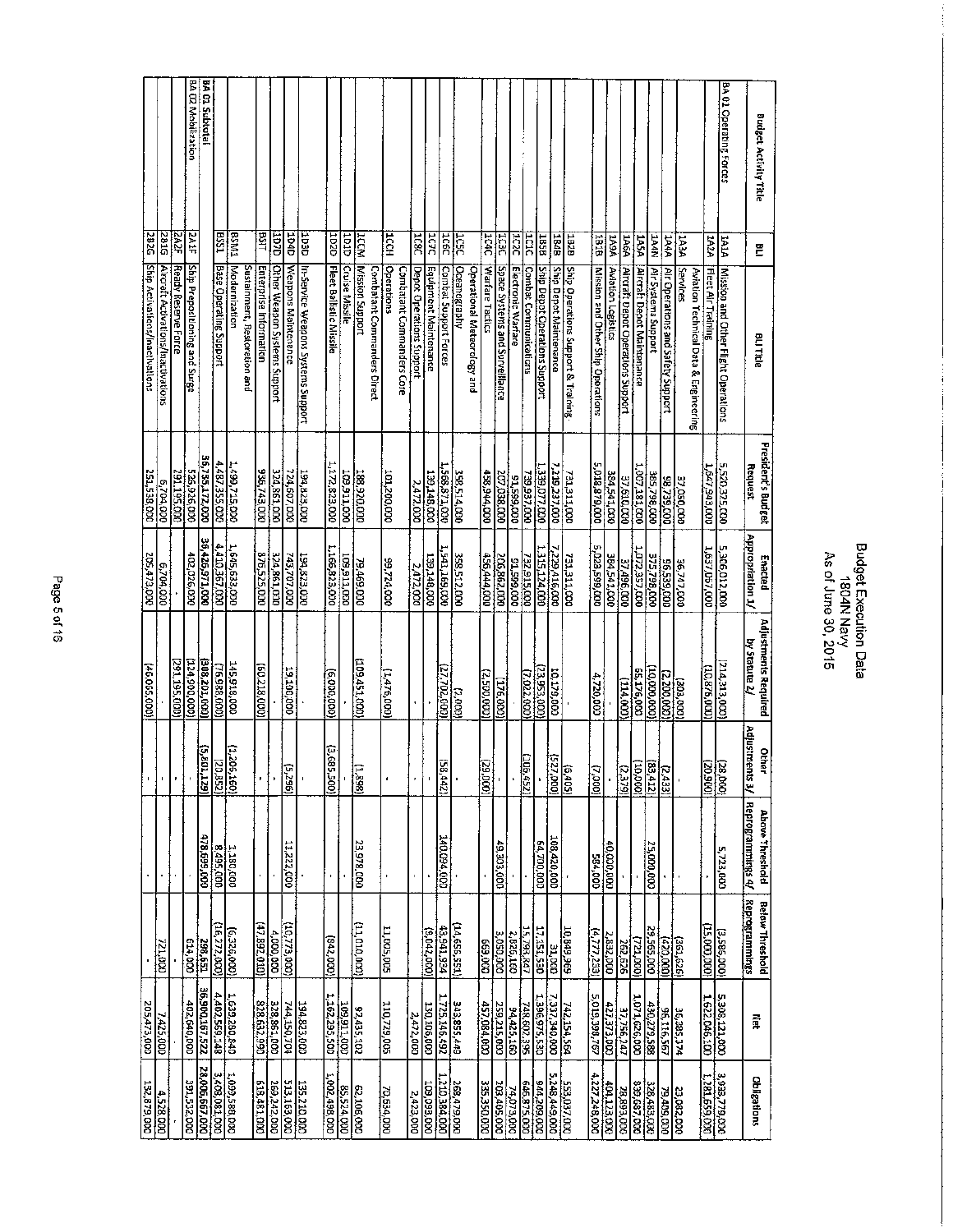| <b>1.130,000</b>           | 1,130,000                                       |                            |                       | $\frac{1}{2}$                 |                      |                            |                            | Uudgment Fund.                        | 4EP)             |                                                 |
|----------------------------|-------------------------------------------------|----------------------------|-----------------------|-------------------------------|----------------------|----------------------------|----------------------------|---------------------------------------|------------------|-------------------------------------------------|
| 000'691'5                  | 5,581,665                                       | $\overline{\phantom{a}}$   |                       | $\frac{5.581,665}{1,130,000}$ |                      |                            |                            | 4EMM Cancelled Account Adjustment     |                  |                                                 |
| 374,869,000                | 529,139,000                                     | $\blacksquare$             | 000'005'T             |                               | (10,065,000)         | 527,639,000                | 537,704,000                | <b>Classified Programs S/</b>         | 6666             |                                                 |
| 195,331,000                | 290,856,113<br>290,856,113                      |                            | 290,875,838           | E<br>72)                      |                      |                            |                            | Environmental Progrems                | <b>1287</b>      |                                                 |
| 3,768,000                  |                                                 | 50,000                     |                       |                               |                      | 4,713,000                  | 4,713,000                  | Agencies                              | diat             |                                                 |
| 436,853,000                | 541,331,000                                     | (1,726,000)                | 2,207,000             |                               |                      |                            |                            | International Headquarters and        |                  |                                                 |
|                            |                                                 |                            |                       |                               | 3,258,000)           |                            |                            | Naval Investigative Service           | 4C1P             |                                                 |
| 53,676,000                 | <b>72,332,302</b>                               | (164,000)                  |                       | ∣ਨ<br>1869                    | (660,000)            | 72,499,000<br>000,850,000  | 73,159,000<br>550,108,000  | Space And Electronic Warfare Systems  | NL'Bb            |                                                 |
| 15,343,000                 | 25,689,000                                      |                            |                       |                               |                      | 000'689'52                 | 25,689,000                 | Combat/Weapons Systems                | 4BSN             |                                                 |
| 36,071,000                 | 43,289,994                                      | <b>104,000</b>             |                       | ŢΞ<br>(900                    |                      | 43,232,000                 | 43,232,000                 | poddins                               | NSBP             |                                                 |
|                            |                                                 |                            |                       |                               |                      |                            |                            | Hull, Mechanical and Electrical       |                  |                                                 |
| 794,227,000                | 1,108,686,707                                   | (5,150,396)                | $\mathbf I$           | (697,<br>,897)                | (8,740,000)          | 1,114,535,000              | 1,123,275,000              | Acquisition and Program Management    | <b>NEBP</b>      |                                                 |
| 210,681,000                | 285,251,000                                     | 000'616'L                  |                       | F                             | 7.669,000)           |                            |                            | Planning, Engincering And Design      | N287             |                                                 |
| 279,579,000                | 353,962,000                                     | $(000(655)^2)$             |                       |                               |                      | 358,521,000<br>277,302,000 | 358,521,000<br>284,971,000 | Servicewide Transportation            | NTBP)            |                                                 |
| 256,206,000<br>000,301,325 |                                                 |                            | 24,344,000            |                               |                      |                            |                            | 4A8M   Medical Activities             |                  |                                                 |
|                            | 336,283,312                                     | (2,916,150)                |                       | įΞ<br>380                     | (000'025)            | 339,232,000                | 339,802,000                | Servicewide Communications            | 4A6M             |                                                 |
| 197.648,000                | 252,484,001                                     | 8,230,001                  | 3,031,000             |                               | (15,821,000)         | 348,117,000<br>241,223,000 | 361,318,000<br>257,044,000 | Other Personnel Support               | MSV <sub>b</sub> |                                                 |
| 255,155,000                | 354,212,000                                     | 6,186,000                  |                       | Γ<br>iaar'                    | 133,201,000)         |                            |                            | 4A4M Management                       |                  |                                                 |
|                            |                                                 |                            |                       |                               |                      |                            |                            | Military Manpower and Personnel       |                  |                                                 |
| 90,298,000                 | 115,262,000                                     |                            | 000'002               |                               | (4,801,000)          | 115,062,000                | 119,863,000                | Management                            | <b>MEAP</b>      |                                                 |
|                            |                                                 |                            |                       |                               |                      |                            |                            | Civilian Manpower and Personnel       |                  |                                                 |
| 000'52.900                 | 845,963,928<br>- 13,342,999                     | 18,999                     |                       | ΞĿ<br>$\frac{672}{1500}$      |                      | 13,327,000                 | 13,327,000                 | <b>External Relations</b>             | MZW <sub>P</sub> |                                                 |
| 617,737,000                |                                                 | 251,600                    | 826,000               |                               | (16, 431, 000)       | 844,904,000                | 861,335.000                | 4A1M Administration                   |                  | Servicewide Activities                          |
| 1,284,014,000              | 1,770,896,470                                   | (6,378,530)                | 4,487,000             |                               | 12,736,000)          | 1,772,788,000              |                            |                                       |                  | BA 04 Administration and                        |
|                            |                                                 |                            |                       |                               |                      |                            | 1,785,524,000              |                                       |                  | <b>BA 03 Subtotal</b>                           |
| 37,281,000<br>40,813,000   | 49.664,000<br>63,146,000                        | 8,000,000                  |                       |                               |                      | 41,664,000                 | 75,606,000<br>41,664,000   | Junior ROTC                           | <b>ASS</b>       |                                                 |
|                            |                                                 | (000'005')                 | $\mathbf I$           | ٠                             | (000'096'LL)         | 57,646,000                 |                            | Civillan Education and Training       | BC4L             |                                                 |
| 98,614,000                 | $\frac{12,419,000}{211}$                        | (1,248,000)<br> 5,176,000) |                       | ٠                             |                      | <b>215,595,000</b>         | 115,595,000                | Off-Duty and Voluntary Education      | <b>BC3L</b>      |                                                 |
| 135,974,000                | 190,733,000<br>230,489,000                      |                            |                       |                               | 000'817'             | 231,737,000                | DO0'585'0EZ                | Recruiting and Advertising            | <b>PCTL</b>      |                                                 |
| 114,086,000                |                                                 | 7.214,000                  |                       |                               | 000'006              | 183,519,000                | 182,619,000                | <b>Training Support</b>               | 3B4K             |                                                 |
|                            | 166,570,000                                     | 1,356,000                  | ×                     | $\cdot$                       | 1,000,000            | 165,214,000                | 164,214,000                | Professional Development Education    | 383K             |                                                 |
| 5,921,000                  | 7,956,000                                       | (000'942)<br>(000'692'9)   |                       |                               | (000'2)              | 8,232,000                  | 8,239,000                  | <b>Flight Training</b>                | <b>XZBE</b>      |                                                 |
| 479,784,000                | 544,046,000                                     |                            | $\frac{4.427,000}{2}$ |                               | 3,883,000)           | 645,888,000                | 649,771,000                | Specialized Skill Training            | <b>XIT BE</b>    |                                                 |
| 124,052,000                | 136,977,000                                     | 11,179,000)                | 40,000                | ,                             | (300)                | 148,116,000                | 148,150,000                | Reserve Officers Training Corps       | <b>LEAS</b>      |                                                 |
| 000'62.29                  | 10,916,000                                      | 1,933,000                  | 20,000                | $\blacksquare$                | 100'000              | 8,963,000                  | 000'698'8                  | Recruit Training                      | <b>EAS</b>       |                                                 |
| 118,828,000                | $0.17086'$ $L51$                                | 1,766,470                  |                       | Ŷ,                            |                      | 156,214,000                | 156,214,000                | Officer Acquisition                   | EPE              |                                                 |
| 636,315,000                | 000.<br>000333.000<br>000333.000<br>237.066.825 | 2,194,175)                 |                       | ł                             | (702,707,000)        | 739,261,000                | 1,441,968,000              |                                       |                  | BA 02 Subtotal<br>BA 03 Training and Recruiting |
| 18,333,000                 |                                                 |                            |                       | ł                             | 213,319,000)         | 20,333,000                 | 233,652,000                | Coast Guard Support                   | НË               |                                                 |
| <b>000'LL6'T</b>           |                                                 |                            |                       | ł.                            |                      | 2,323,000                  | 2,323,000                  | Industrial Readiness                  | 2C2H             |                                                 |
| 87,072,000                 | 98,872,825                                      | (3,529,175)                |                       |                               | (27,228,000)         | 102,402,000                | 129,630,000                | Expeditionary Health Services Systems | RCIH             |                                                 |
| <b>Obligations</b>         | Ã                                               | <b>Reprogrammings</b>      | Reprogrammings 4/     | Adjustments 3/                | by Statute 2/        | Appropriation 1/           | <b>Request</b>             | BLITItle                              |                  |                                                 |
|                            |                                                 | <b>Below Threshold</b>     | Above Threshold       | Other                         | Adjustments Required | Enacted                    | <b>President's Budget</b>  |                                       | 몬                | <b>Budget Activity Title</b>                    |

Budget Execution Data<br>1804N Navy<br>As of June 30, 2015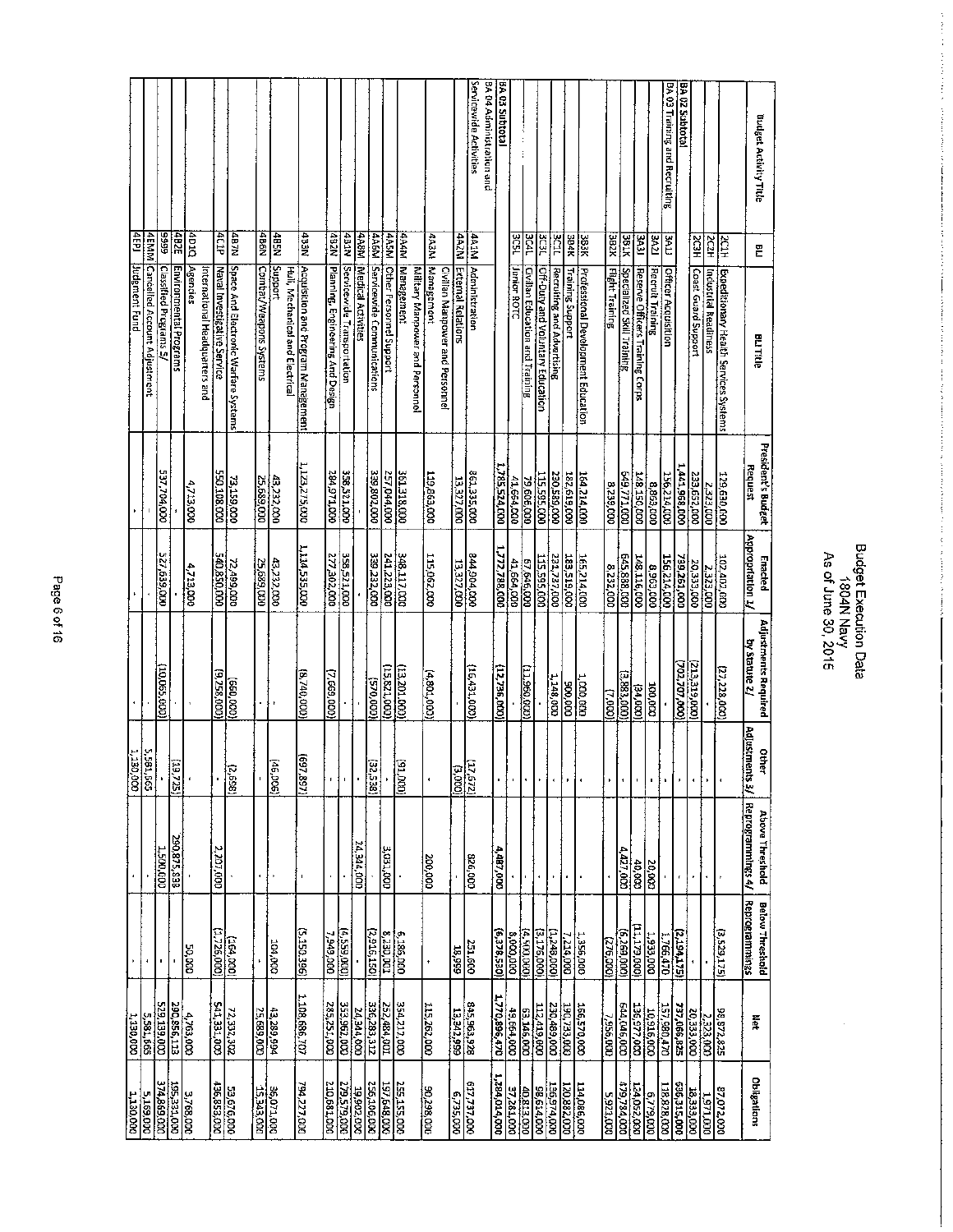### Budget Execution Data<br>1804N Navy<br>As of June 30, 2015

| forand Total 1804N 2015/2015; 1804N 2015/XXXX | <b>Grand Total 1804N 2015/XXX</b> | 4A6S Spectrum Relocation | Servicewide Activities<br>446M Servicewide Communication | BA 04 Administration and | Grand Total 1804N 2015/2015    | Ist of Subtotal |                           | <b>Budget Activity Title</b><br>Ë<br><b>BitiTitle</b> |
|-----------------------------------------------|-----------------------------------|--------------------------|----------------------------------------------------------|--------------------------|--------------------------------|-----------------|---------------------------|-------------------------------------------------------|
|                                               |                                   |                          |                                                          |                          |                                | 4,954,061,000   | Request                   | President's Budget                                    |
| 44,916,725,000   43,805,865,000               |                                   |                          |                                                          |                          | 44,916,725,000 143,805,865,000 | 4,866,845,00    | Appropriation 1           | Enacted                                               |
| (000'098'0TT'T)                               |                                   |                          |                                                          |                          | (1,110,860,000                 | (87,216,000)    | by Statute 2/ [Adjustment | Adjustments Required                                  |
|                                               |                                   |                          |                                                          |                          |                                | 5,801,129       | ř.                        | 日中に                                                   |
| 808,524.077                                   | 2,354,239                         | 1,914,986                | 439,253                                                  |                          | 806,169,838                    | 322,983,838     | Heprogrammmags 4          | Above Threshold                                       |
|                                               |                                   |                          |                                                          |                          |                                | 8,274,054       | Reprogramment             | <b>Below Threshold</b>                                |
| 44.614,389,077                                | 2,354,23f                         | 186'116'7                | 439,253                                                  |                          | 44,612,034,838                 | 5,203,904,02    | ŕ                         |                                                       |
| 33,778,744,00                                 | 1,468,001                         | 1007207                  | 436,000                                                  |                          | 1 33,777,276,000               | 3,850,278,00    | Obligation                |                                                       |

<u>Footnotes:</u><br>1/ Includes reductions contained in General Provisions or in other Acts<br>2/ Includes prior year adjustments<br>4/ Includes Prior Approval reprogrammings, Internal reprogrammings, and Letter reprogrammings<br>4/ Indud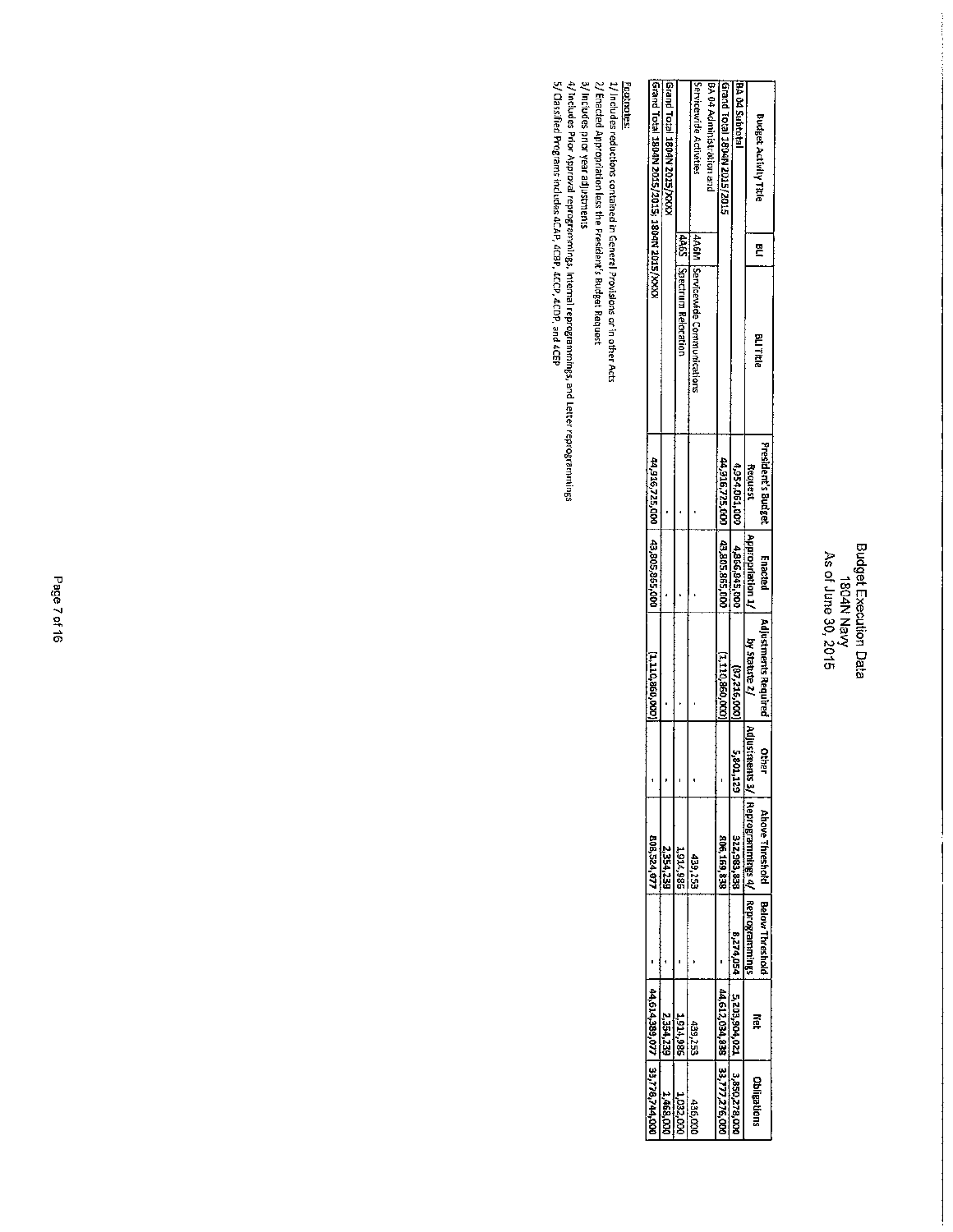### Budget Execution Data<br>1106N Marine Corps<br>As of June 30, 2015

 $\ddot{\cdot}$ 

| <b>Budget Activity Title</b>  | Ξ            | <b>BILTICE</b>                          | President's 8udget<br>Request | Appropriation 1/<br>Enacted | Adjustments Required<br>by Statute 2/ | Other             | Adjustments 3/ Reprogrammings 4/<br>Above Threshold | Beprogrammings<br><b>Below Threshold</b> | Ā             | Obilgations   |
|-------------------------------|--------------|-----------------------------------------|-------------------------------|-----------------------------|---------------------------------------|-------------------|-----------------------------------------------------|------------------------------------------|---------------|---------------|
| BA 01 Operating Forces        | VIVI         | Operational Forces                      | 1,383,150,000                 | 1,401,160,000               | 18,010,000                            |                   | 2,837,000                                           | (14, 899, 190)                           | 1,389,097,810 | 1,038,021,000 |
|                               | <b>1A2A</b>  | Flebd Logistics                         | 1,274,877,000                 | 1,256,060,000               | 18,817,000)                           | (25)<br><u>ls</u> |                                                     | 12,434,025                               | 1,268,419,025 | 883,166,000   |
|                               | VEVI         | Depot Maintenance                       | 655,778,000                   | 665,778,000                 | 10,000,000                            |                   | ł                                                   | (00006)                                  | 655,748,000   | 542,881,000   |
|                               | <b>ELET</b>  | <b>Maritime Prepositioning</b>          | 000'099'28                    | 87,660,000                  |                                       |                   | ı                                                   | 335,256                                  | 87,995,256    | 73,277,000    |
|                               |              | Sustainment, Restoration and            |                               |                             |                                       |                   |                                                     |                                          |               |               |
|                               |              | BSM1 Madernization                      | 573,926,000                   | 631,319,000                 | <b>DOO'SGE'LE</b>                     | (475)<br>(295)    |                                                     | (312'215)                                | 625,965,823   | 000'688'8#    |
|                               | ESSE         | Base Operating Support                  | 1,995,154,000                 | 1,986,045,000               | (900'601'6)                           |                   | 53,687,000                                          | 6,077,755                                | 2,045,809,755 | 1,587,738,000 |
| BA 01 Subtotal                |              |                                         | 5,970,545,000                 | 6,028,022,000               | 57,477,000                            | 520,<br>1231      | 56,524,000                                          | (959, 369)                               | 6,083,035,669 | 4,573,972,000 |
| BA 03 Training and Recruiting | <b>SAIC</b>  | Recruit Training                        | 18,227,000                    | 18,227,000                  |                                       |                   |                                                     | (2,000)                                  | 18,225,000    | 13,277,000    |
|                               |              | <b>BA2C</b> Officer Acquisition         | 000'906                       | 000'816                     |                                       |                   |                                                     |                                          | 000'816       | 138,000       |
|                               | <b>CTBE</b>  | Specialized Skill Training              | 000'877'86                    | 38,448,000                  | j.                                    |                   | ł                                                   | (512,000)                                | 97,936,000    | 61,878,000    |
|                               | <b>OSBS</b>  | Professional Development Education      | 42.305,000                    | 42,305,000                  |                                       |                   |                                                     | 49,143                                   | 42,354,143    | 33,619,000    |
|                               | <b>Chese</b> | <b>Training Support</b>                 | 382,262,000                   | 379,462,000                 | (2,800,000)                           |                   | ı                                                   | (15,807,804)                             | 363,654,196   | 253,331,000   |
|                               | <b>ACTE</b>  | Recruiting and Advertising              | 161,752,000                   | 161,752,000                 |                                       |                   |                                                     | (18,000)                                 | 161,734,000   | 127,475,000   |
|                               | ΪäΩ          | Off-Duty and Voluntary Education        | 19,137,000                    | <b>19.137,000</b>           |                                       |                   |                                                     | 14,548,000                               | 33,685,000    | 32,769,000    |
|                               | EDEL         | <b>Hunior ROTC</b>                      | 23,277,000                    | 23,277,000                  |                                       |                   |                                                     | (looo's)                                 | 23,274,000    | 17,276,000    |
| BA 03 Subtotal                |              |                                         | 746,356,000                   | 743,556,000                 | (2,800,000)                           |                   |                                                     | (1,745,661)                              | 741,810,339   | 540,563,000   |
| BA 04 Administration and      |              |                                         |                               |                             |                                       |                   |                                                     |                                          |               |               |
| Servicevide Activities        | 3630         | Servicewide Transportation              | 199,339,000                   | 199,339,000                 |                                       |                   |                                                     | (000r)                                   | 199,335,000   | 94,789,000    |
|                               | <b>DMAG</b>  | Administration                          | 363,930,000                   | 363,930,000                 |                                       |                   | 1.335,000                                           | 065,858,5                                | 368,123,530   | 291,665,000   |
|                               |              | 483N Acquisition and Program Management | <b>000'STS'OL</b>             | 70.515,000                  |                                       |                   |                                                     | <b>COS</b> GPT                           | 70,365,500    | 49,872,000    |
|                               |              | 4EMM Cancelled Account Adjustment       |                               |                             |                                       | 296'055           | L                                                   |                                          | 550,962       | 512,000       |
|                               | 6666         | Classified Programs 5/                  | 46.576,000                    | 46,576,000                  |                                       |                   |                                                     |                                          | 46,576,000    | 34,620,000    |
| <b>BA 04 Subtotal</b>         |              |                                         | COD'OBE 089                   | 680,360,000                 |                                       | 550,962           | <b>2.335,000</b>                                    | 2,705,030                                | 266 056 289   | 471,458,000   |
| ST02/ST02 N9011   P101 pueJ9  |              |                                         | 7,397,261,000                 | 7,451,938,000               | 54,677,000                            |                   | 57,859,000                                          |                                          | 200,797,000   | 5,585,794,000 |
|                               |              |                                         |                               |                             |                                       |                   |                                                     |                                          |               |               |

<mark>Eogtnates:</mark><br>1/ Indudes reductions contained in General Provisions or in other Acts<br>2/ Indudes Prior year adjustments<br>4/ Indudes Prior Approval reprogrammings, Internal reprogrammings, and Letter reprogrammings<br>4/ Indudes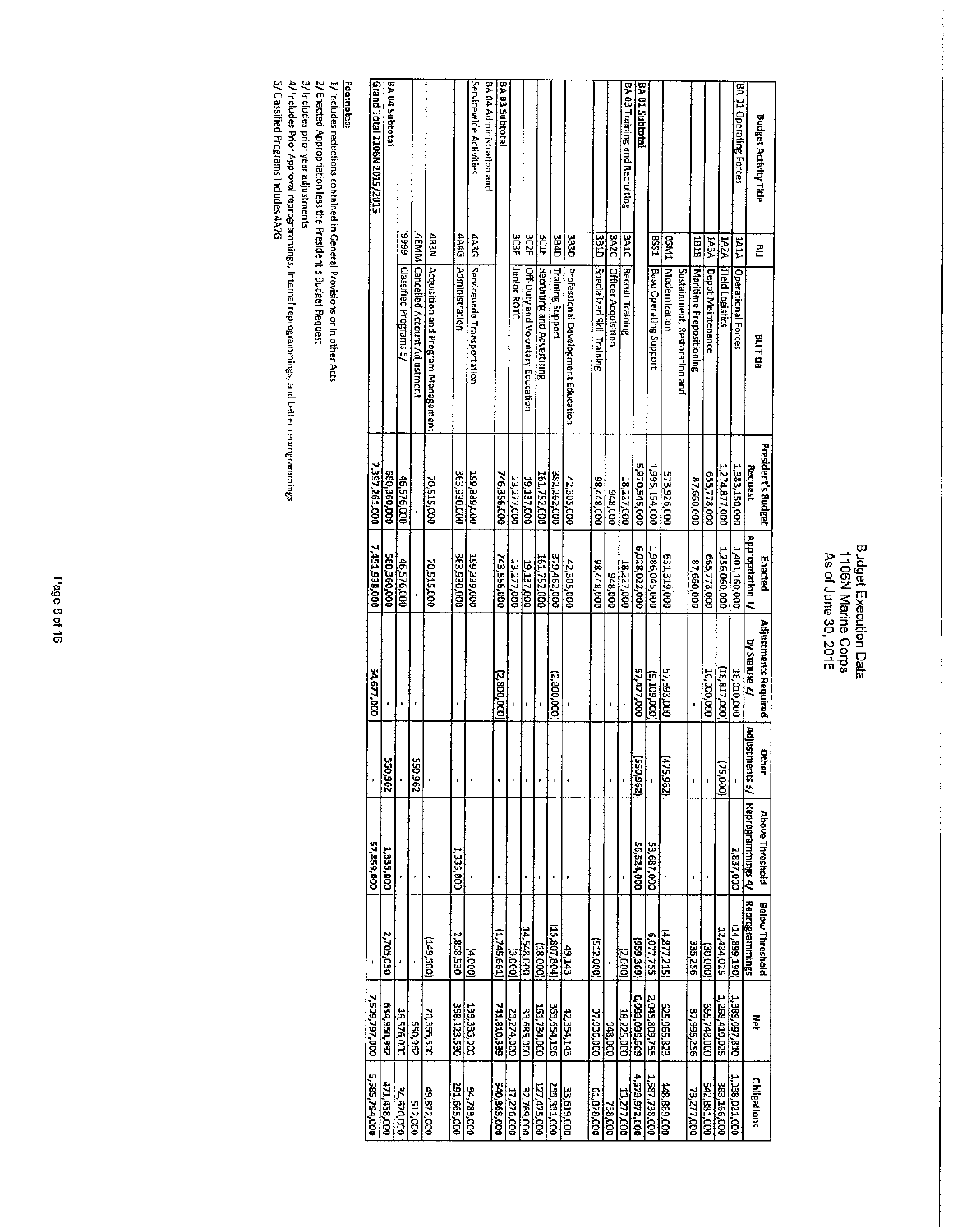$\frac{1}{\sqrt{2}}$ 

| Grand Total 1806N 2015/2015 | BA 04 Subtotal |                                         |                                 |                                                    | Servicewide Activities | BA 04 Administration and | BA 01 Subtotal       |                             |                           |                              |                        |                          |                            |                             |                             |                                         |                                          |                         |                                        |                                 |                               | BA 01 Operating Forces                   | <b>Budget Activity Title</b>                        |
|-----------------------------|----------------|-----------------------------------------|---------------------------------|----------------------------------------------------|------------------------|--------------------------|----------------------|-----------------------------|---------------------------|------------------------------|------------------------|--------------------------|----------------------------|-----------------------------|-----------------------------|-----------------------------------------|------------------------------------------|-------------------------|----------------------------------------|---------------------------------|-------------------------------|------------------------------------------|-----------------------------------------------------|
|                             |                |                                         |                                 |                                                    |                        |                          |                      |                             |                           |                              | <b>LISB</b>            |                          |                            |                             |                             |                                         |                                          |                         |                                        |                                 |                               |                                          | Ë                                                   |
|                             |                | 483N Acquisition and Program Management | 4A6M Servicewide Communications | 4A4M Management<br>Military Manpower and Personnel | 4A1M Administration    |                          |                      | BSSR Base Operating Support | <b>BSMR Modernization</b> | Sustainment, Restoration and | Enterprise Information | 1040 Weapons Maintenance | IC6C Combat Support Forces | ICIC (Combat Communications | 1848 Ship Depot Maintenance | 1928 Ship Operations Support & Training | IB1B   Mission and Other Ship Operations | 1A9A Aviation Logistics | 1A6A Mircraft Depot Operations Support | 1A5A Aircraft Depot Maintenance | 1A3A  Intermediate Mantenance | 1A14 Mission and Other Flight Operations | <b>BILTINE</b>                                      |
| 1,052,976,000               | 21,071,000     | 3,158,000                               | 3,395,000                       | 12,998,000                                         | 1,520,000              |                          | <b>000'506'120'1</b> | 101,921,000                 | 48,271,000                |                              | 25,354,000             | 1,852,000                | 000'r/tr'izt               | 14,472,000                  | 7,271,000                   | <b>556,000</b>                          | 30,665,000                               | 7,007,000               | 353,000                                | 88,786,000                      | 5,948,000                     | 281,975,000                              | President's Budget<br>Request                       |
| 1,067,076,000               | 20,859,000     | 3,158,000                               | 3,328,000                       | 12,853,000                                         | 1,520,000              |                          | 1,046,717,000        | 101,833,000                 | <b>CIDO'860'ES</b>        |                              | 24,908,000             | 1,852,000                | 000'562'721                | <b>000'ZZV'bL</b>           | 7.271,000                   | 000'955                                 | 20,665,000                               | 7,007,000               | <b>OOD'ESE</b>                         | 000'980'E6                      | 5,948,000                     | 589,875,000                              | Appropriation 1/<br>Enacted                         |
| DO0'001'91                  | 222,000)       |                                         | (57,000)                        | (145,000)                                          |                        |                          | 14,312,000           | (000'88)                    | 4,827,000                 |                              | [446,000]              |                          | 181,000)                   |                             |                             |                                         |                                          |                         |                                        | 000'00E'Z                       |                               | 1,900,000                                | Adjustments Required<br>by Statute 2/               |
|                             |                |                                         |                                 |                                                    |                        |                          |                      |                             |                           |                              |                        |                          |                            |                             |                             |                                         |                                          |                         |                                        |                                 |                               |                                          | Other                                               |
| 12,004,000                  |                |                                         |                                 |                                                    |                        |                          | 12,004,000           |                             |                           |                              |                        |                          | 221,000                    |                             |                             |                                         | ı                                        |                         |                                        | 11,625,000                      |                               | 158,000                                  | Adjustments 3/ Reprogrammings 4/<br>Above Threshold |
|                             |                |                                         | ï                               |                                                    |                        |                          |                      |                             |                           |                              | 3,079,000              |                          | (000'SSE'9)                |                             | 000'667'Z                   |                                         | 19,882,000                               | 2,180,000               |                                        | 000'201                         |                               | 121,392,000)                             | Reprogrammings<br><b>Below Threshold</b>            |
| 1,079,080,000               | 20,859,000     | 3.158,000                               | 3338,000                        | 12,853,000                                         | 000'025'T              |                          | 1058,221,000         | 101,833,000                 | 53,098,000                |                              | 27,987,000             | 1,852,000                | 000'651'127                | 9,770,000<br>14,472,000     |                             | 000'955                                 | 10.547,000                               | 000'181'6               | <b>000'ESE</b>                         | 102,818,000                     | <b>DOD</b> 816'S              | 568,641,000                              | š                                                   |
| 782,205,000                 | 14,748,000     | 2,481,000                               | 2,146,000                       | 8,733,000                                          | 1,388,000              |                          | 767,458,000          | 29,743,000                  |                           |                              | 22,475,000             | 1,492,000                | 77,457,000                 | 8,353,000                   | 6,120,000                   | 000'955                                 | 33,412,000                               | 6,739,000               | 270,000                                | 30,616,000                      | 4,662,000                     | 423,266,000                              | Obligations                                         |

<mark>Footnotes:</mark><br>1/ Includes reductions contained in General Provisions or in other Acts<br>2/ Enacted Appropriation less the President's Budget Request<br>3/ Includes Prior Approval reprogrammings, Internal reprogrammings, and Lett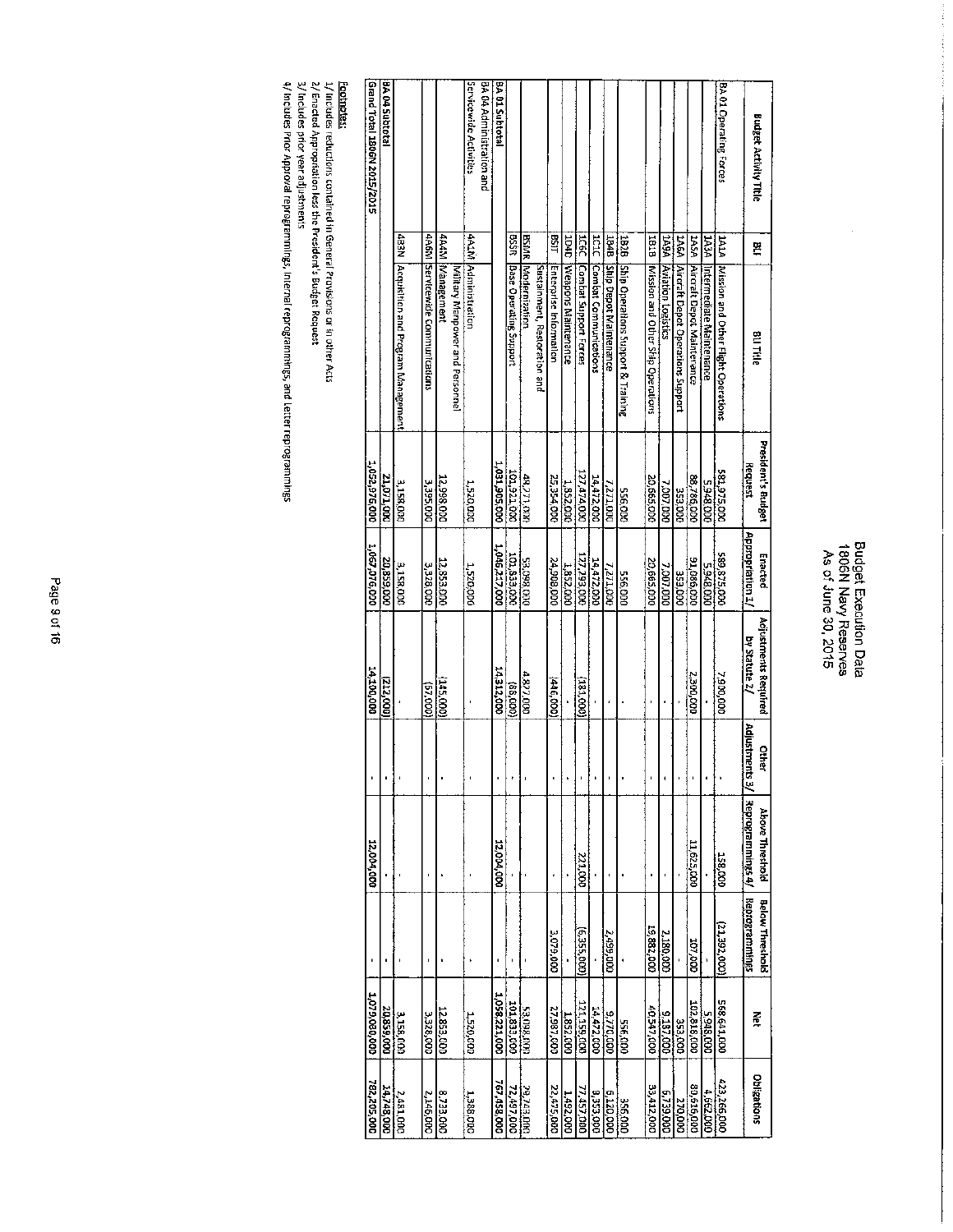### Budget Execution Data<br>1107N Marine Corps Reserves<br>As of June 30, 2015

|                              |              |                                          | <b>President's Budget</b> | Enacted          |                                       |                            |                                                                |                 |                |                    |
|------------------------------|--------------|------------------------------------------|---------------------------|------------------|---------------------------------------|----------------------------|----------------------------------------------------------------|-----------------|----------------|--------------------|
| <b>Budget Activity Title</b> | 뽇            | BIJ Title                                | Request                   | Appropriation 1, | Adjustments Required<br>by Statute 2/ | Adjustmer<br><b>Offici</b> | nts 3/   Reprogrammings 4/   Reprogrammings<br>Above Threshold | Below Threshold | Ā              | <b>Gbligations</b> |
| BA 01 Operating Forces       | <b>VIVI</b>  | Operating Forces                         | 102,833,000               | 102,833,000      |                                       | (6.000)                    |                                                                |                 | 102,827,000    | 82,776,000         |
|                              |              | 143A Depot Maintenance                   | 18,377,000                | 18,377,000       |                                       |                            |                                                                |                 | 18,377,000     | 17,733,000         |
|                              |              | Sustainment, Restoration and             |                           |                  |                                       |                            |                                                                |                 |                |                    |
|                              |              | <b>BSM1</b> Modernization                | 29,232,000                | 32,155,000       | 2,923,000                             |                            |                                                                | 000,008.4       | 36,955,000     | 36,907,000         |
|                              | ESSB<br>LSSB | Base Operating Support                   | 107,247,000               | 106,588,000      | 000'659)                              |                            | 3,461,000                                                      | (4.800,000)     | 105,249,000    | 84,315,000         |
| BA01 Subtotal                |              |                                          | 257,689,000               | 259,953,000      | 2,264,000                             | 6,000)                     | 3,461,000                                                      |                 | 269,408,000    | 221,731,000        |
| BA 04 Administration and     |              |                                          |                           |                  |                                       |                            |                                                                |                 |                |                    |
| Servicewide Activities       |              | [4A3G Servicewide Transportation         | 000'17E6                  | 000'FT5          |                                       |                            |                                                                |                 | <b>GOO'PT6</b> | <b>255,000</b>     |
|                              |              | 4A4G Administration                      | 11,831,000                | 11,831,000       |                                       |                            |                                                                |                 | 11,831,000     | 5,352,000          |
|                              |              | 4A6G Recruiting and Advertising          | 8,688,000                 | 8,688,000        |                                       |                            |                                                                |                 | 8.688,000      | <b>DOO DEE 9</b>   |
|                              |              | <b>4EMM Cancelled Account Adjustment</b> |                           |                  |                                       | 6,000                      |                                                                |                 | 880°           |                    |
| BA 04 Subtatal               |              |                                          | 21,433,000                | 21,433,000       |                                       | ë                          |                                                                |                 | 21,439,000     | 13,437,000         |
| Stand Total 1107N 2015/2015  |              |                                          | 279,122,000               | 281,386,000      | 2,264,000                             |                            | 3,461,000                                                      |                 | 284,847,000    | 295,169,000        |

<u>Footnates:</u><br>1/ Includes reductions contained in General Provisions or in other Atts<br>2/ Enacted Appropriation less the President's Budget Request<br>3/ Includes Prior Approval reprogrammings, Internai reprogrammings, and Lett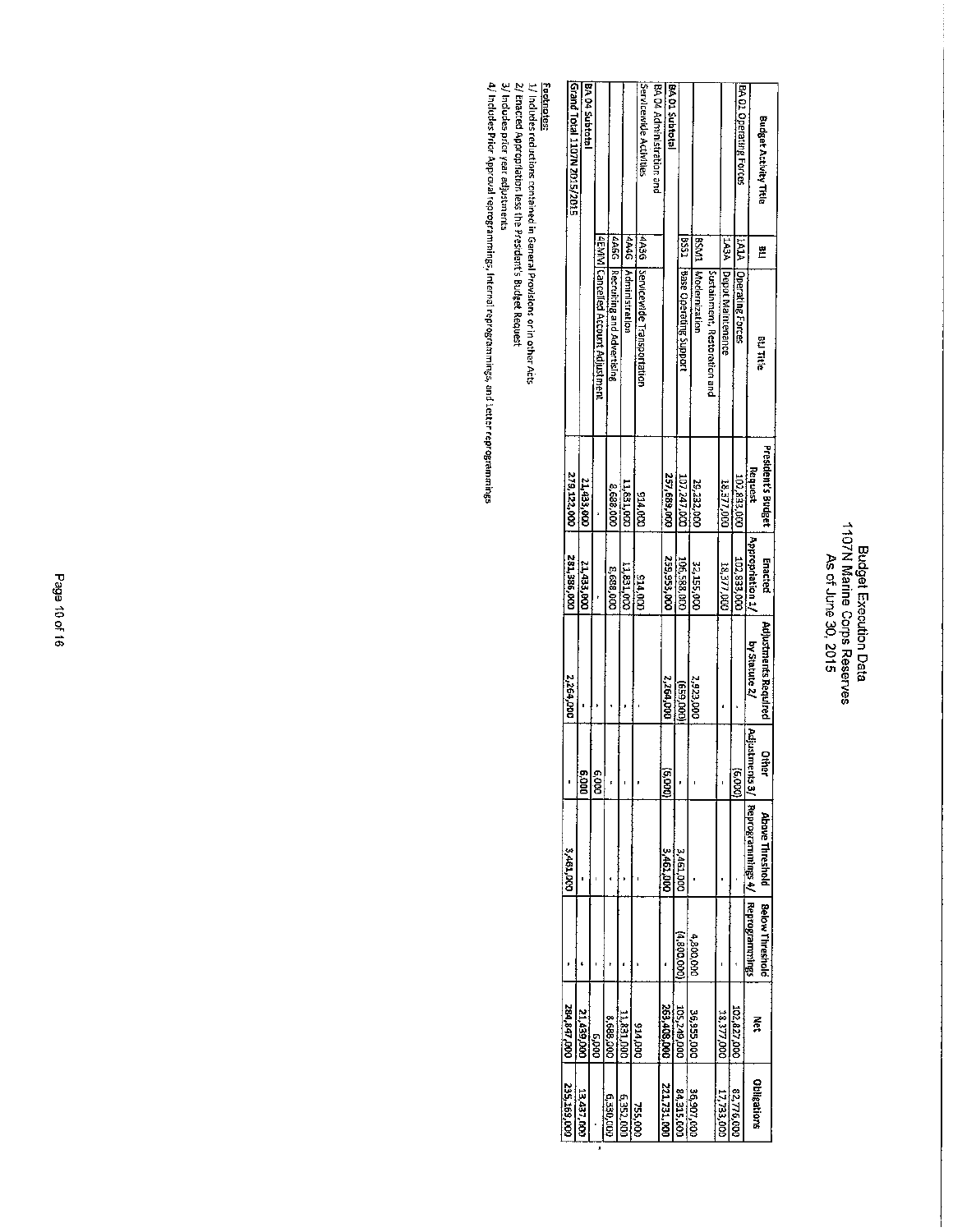## AIR FORCE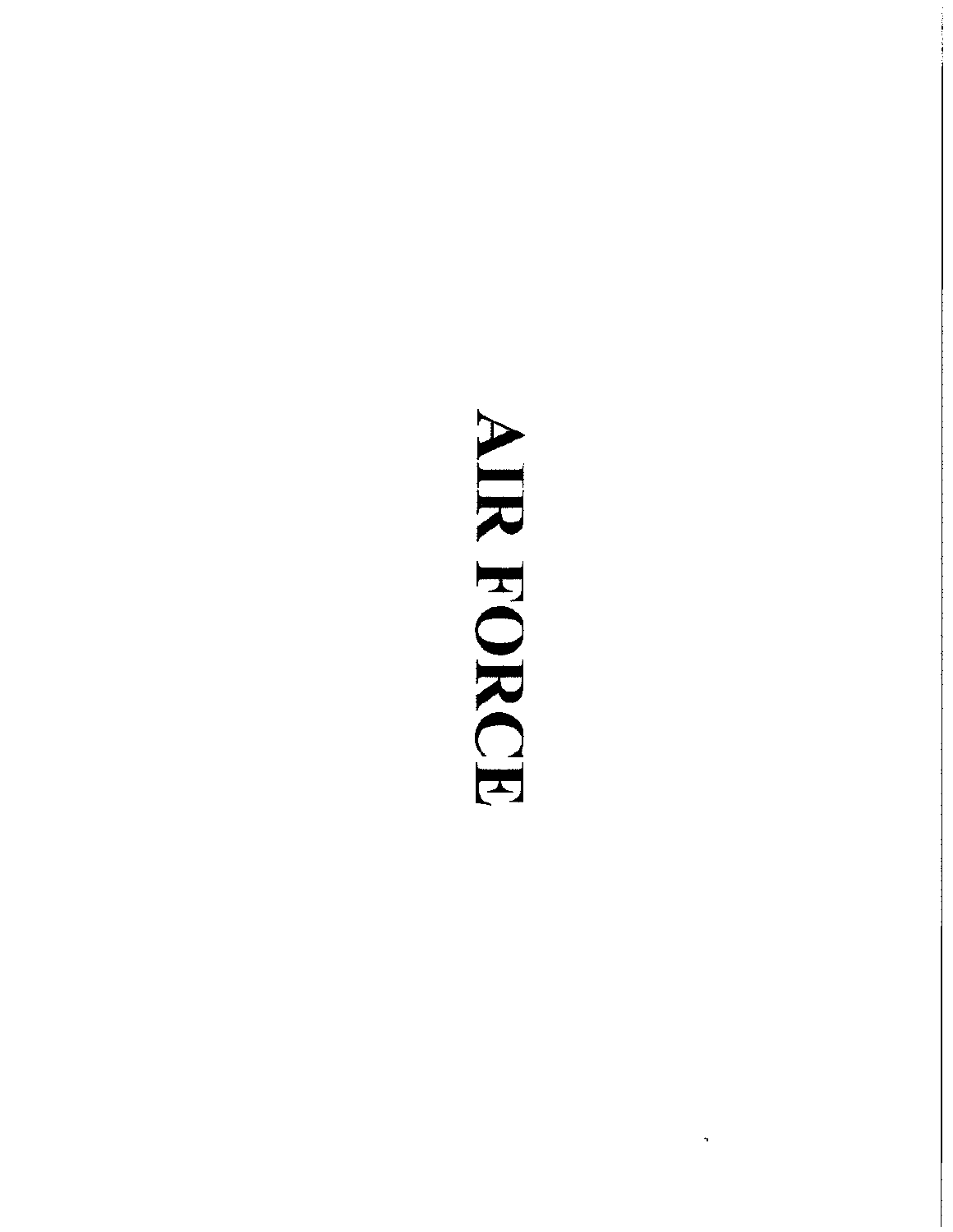### BA 03 Training and Recruiting BA 02 Subtotal BA 02 Mobilization **SA 01 Subtotal** BA 01 Operating Forces **Budget Activity Title** . 1932) Training Support<br>1932M Depot Maintenance<br>1933A Recruiting and Adventising<br>1938 Examining 0312 |Base Support<br>|032A |Specialized Skill Training pato  $\frac{1}{2}$ **elala**<br>K 0328 Flight Training 8180 AIEO **921R ela** 033E Junior ROTC asso **PEC** ратк 021D | Mobilization Preparedness<br>021M | Depot Maintenance **GESB** A250 ρ **0124** 011M Depot Maintenance | atta 眉 **ALLO DEED** 021A Aritit Operations  $\Xi$ Professional Development Education  $\frac{1}{2}$ Officer Acquisition Base Support Global C31 and Early Warning<br>Other Combat Ops Spt Programs<br>Tactical Intei and Other Special Civilian Education and Training **Off-Duty and Voluntary Education Modernization** Facilities Sustainment, Restoration & Recruit Training (ROTC) Reserve Officers Training Corps Modernization Facilities Sustainment, Restoration & Operations Mission Support Space Control Systems Activities Moderntzation Primary Combat Forces<br>Combat Enhancement Forces Combatant Commanders Direct Launch Facilities Base Support Facilities Sustainment, Restoration & Air Operations Training (OJT, Maintain ombatant Commanders Core **BUTTOE** President's Budget  $\begin{array}{r} 1.531,289,000 \\ \hline 3.826,253,000 \\ 0.000,899,000 \\ \end{array}$ Request<br>4,516,061,000<br>2,588,278,000 000'918'566'Z<br>000'TZ'DOZ 761,426,000 1,024,575,000 1,587,963,000 000'688'LL6'1 827,026,000<br>283,562,000<br>402,760,000 316,688,000<br>- 73,920,000<br>- 3,121,000 185,621,000 147,567,000 181,881,000 219,441,000 697,594,000 212,226,000 176,428,000 071,240,000 00010016 63,250,000 75,134,000 20,284,000 82,435,000 | 4ppropriation 1/<br>| 4,654,820,000<br>| 2,675,953,000 | 26,247,787,000 000'525'000<br>000'562'82'2E<br>000'562'82'000 000'068'526'1<br>000'958'569 1,580,444,000<br>7,225,902,000 4,838,641,000 000'582'352<br>000'662'2<br>000'662'252 1,986,839,000 000'195'000<br>000'289'287'<br>000'98'2'000 1,024,410,000 694,498,000 000'680'E<br>000'0E5'EZ 316,688,000 217,653,000 233,140,000 946,204,000 144,432,000 181,131,000 192,263,000 262,793,000 Enacted 89,205,000 000'502'E9 **26,038,000** 20,250,000 80,877,000 Adjustments Required 1000'855'T)<br>000'875'T1<br>000'278'S1 000'279'181<br>184,612,000  $\frac{1}{(1000,0861)}$ 000'856'47)<br>000'EEE'081 19,550,000<br>- (8,332,000)<br>- (3,269,000) (82,547,000) (24,449,000) 14,993,000 25,036,000 39,719,000) 15,835,000 15,000,000 (7,519,000) 000'529'28  $(3.096,000)$  $(2.193,000)$ 3,235,000) 1,795,000) (000'882'T)  $\frac{1}{\frac{1}{20000}}$ (000'06E)  $(165,000)$  $(000'96)$  $(000' + 1)$  $(0005)$ Adjustments 3/ Other í, í.  $\begin{array}{|c|c|c|}\n\hline 0200 & 023 & 0000 & 0000 & 0000 & 0000 & 0000 & 0000 & 0000 & 0000 & 0000 & 0000 & 0000 & 0000 & 0000 & 0000 & 0000 & 0000 & 0000 & 0000 & 0000 & 0000 & 0000 & 0000 & 0000 & 0000 & 0000 & 0000 & 0000 & 0000 & 0000 & 0000 & 0000 & 0000 &$ Above Threshold 000'666'67<br>000'026'567 000'083<br>000'255'14 L 140,055,000 45,446,000 21,839,000 53,113,000 38,000,000 1,948,000 2,500,000 í. ï Reprogrammings **Below Threshold**  $\frac{240,000,000}{2}$ 000'000'001 (40.000,000) (and and call  $(000'00'00)$  $\frac{1}{(000'00'00)}$ 34,000,000 12,000,000 **12.000,000** 000'000'01 ï 000'E62'592<br>000'086'298'y<br>000'257'88'92  $\frac{3332,20,000}{1,024,920,000}$ 1,598,444,000  $\begin{array}{|l|} \hline 000052'02 \\ \hline 00071276 \\ \hline 0005777667 \\ \hline 0005777667 \\ \hline 00005377667 \\ \hline 0000000 \\ \hline \end{array}$  $\frac{4,723,240,000}{2,676,603,000}$ 1,986,839,000 1,681,922,000 715,146,000<br>252,632,000<br>360,567,000  $\frac{000'181'181}{000'680'8}$ 39,206,000<br>316,688,000<br>35,530,000 356,981,000<br>660,498,000 144,432,000 217,653,000 798,540.000 231,776,000 233,140,000 399,317,000 76,038,000 13,205,000 Μeτ  $\begin{array}{|c|c|} \hline 0001382,000 \\ \hline 0001020,000 \\ \hline 0001395,000 \\ \hline \end{array}$ 000'/20'695'9<br>000'E6/'995<br>000'FEI'95 Obligations 5/ 1,700,397,000 2,778,701,000 000'519'672<br>000'519'672 1,405,506,000 3,420,916,000 000'723'25<br>000'527'211<br>000'774'021 277,387,000<br>2003,255,000 000'181'512<br>245.187,000 281,158,000 692,707,000 232,548,000 007519,000 000'285'581 845,464,000 341,009,000 131,280,000 725,031,000 47,721,000 67,515,000 12,272,000 76,712,000 1,562,000

Page 11 of 16

**Budget Execution Data** As of June 30, 2015 3400F Air Force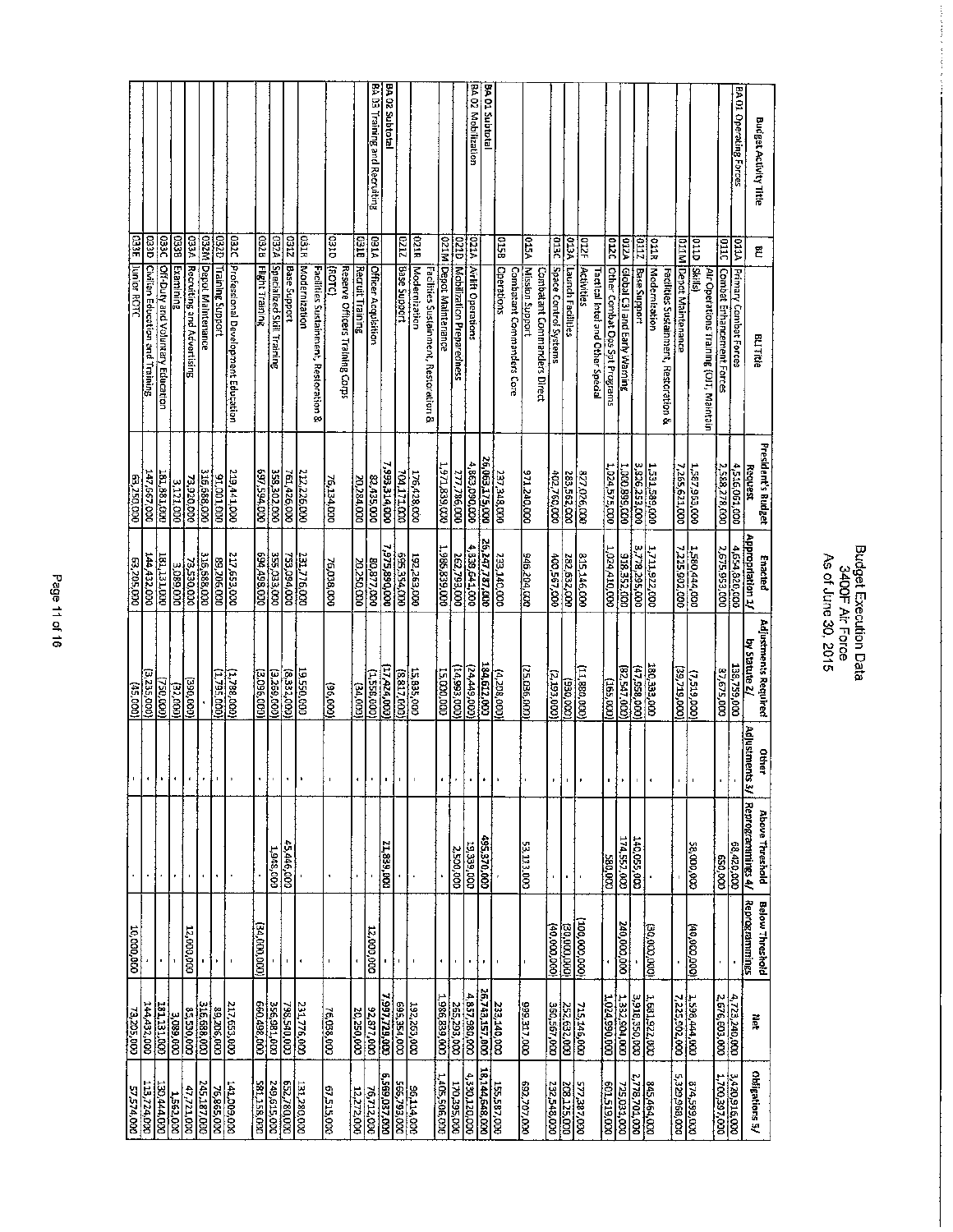### Budget Execution Data<br>3400F Air Force<br>As of June 30, 2015

|                                              |   |                                       | <b>President's Budget</b> | Enacted          | Adjustments Required | <b>Other</b> | Above Threshold                           | <b>Below Threshold</b> |                   |                    |
|----------------------------------------------|---|---------------------------------------|---------------------------|------------------|----------------------|--------------|-------------------------------------------|------------------------|-------------------|--------------------|
| Budget Activity Title                        | Ē | BLITItle                              | Request                   | Appropriation 1/ | by Statute 2/        | Adjustments  | s 3/   Reprogrammings 4/   Reprogrammings |                        | Ř                 | Obligations 5/     |
| BA 03 Subtotal                               |   |                                       | 3,305,370,000             | 3,300,000,000    | $(0000018^{\circ}$   |              | 47,394,000                                |                        | 3.347,894,000     | 2,585,415,000      |
| BA 04 Administration and                     |   |                                       |                           |                  |                      |              |                                           |                        |                   |                    |
| Servicewide Activities                       |   | 0414  Logistics Operations            | 1,088,529,000             | 1,066,424,000    | (22, 105, 000)       |              |                                           | (000'000'01)           | 1,026,424,000     | 000 593,000        |
|                                              |   | 0418 Technical Support Activities     | 344,385,000               | 817,094,000      | (27,289,000)         |              |                                           |                        | 817,094,000       | 563,195,000        |
|                                              |   | <b>G41M Depot Maintenance</b>         | 78,126,000                | 78,126,000       |                      |              |                                           | ł                      | 78,126,000        | 59,363,000         |
|                                              |   | Facilities Sustainment, Restoration & |                           |                  |                      |              |                                           |                        |                   |                    |
|                                              |   | lo418 [Modernization                  | 247,677,000               | 268,528,000      | 20,851,000           |              |                                           |                        | 268,528,000       | 135,645,000        |
|                                              |   | product sease Support                 | 1,110,365,000             | 1,093,445,000    | 16,920,000)          |              |                                           | (300,000,000)          | 993,445,000       | <b>290,308,000</b> |
|                                              |   | D42A Administration                   | 597,385,000               | 589,442,000      | (7,943,000)          |              |                                           | 175,000,000            | 764,442,000       | 826,453,000        |
|                                              |   | 0428 Servicewide Communications       | 668,946,000               | 668,808,000      | (138,000)            |              | 2,250,000                                 | 30,000,000             | 721,058,000       | 578,739,000        |
|                                              |   | 042G Other Servicewide Activities     | 1,138,512,000             | 1,129,210,000    | (9,302,000)          |              | 447,683,610                               | (50,000,000)           | 1,526,893,610     | 383,170,000        |
|                                              |   | <b>D421</b> CMI Air Patrol            | 24,981,000                | 27,400,000       | 2,419,000            |              |                                           | 20.000,000             | 47,400,000        | 27,890,000         |
|                                              |   | 044A International Support            | 92,479,000                | 91,909,000       | (370,000)            |              |                                           | (30,000,000)           | <b>21,909,000</b> | 55,538,000         |
|                                              |   | 9999 Classified Programs 6/           | 1,187,144,000             | 1.180,090,000    | (6,654,000)          |              | 000'005'Z                                 | (35,000,000)           | 1,147,990,000     | 885,682,000        |
| BA 04 Subtotal                               |   |                                       | 7,078,527,000             | 7,010,876,000    | (67,651,000)         |              | 452,433,610                               |                        | 7,463,309,610     | 5,940,708,000      |
| Grand Total 3400F 2015/2015                  |   |                                       | 44,440,386,000            | 44,535,033,000   | 94,667,000           |              | 1,017,036,610                             | ,                      | 45,552,089,610    | 33,239,808,000     |
| BA 04 Administration and                     |   |                                       |                           |                  |                      |              |                                           |                        |                   |                    |
| Servicewide Activities                       |   | 0428 Servicewide Communications       |                           |                  |                      |              | 3,248,950                                 |                        | 3,248,950         | 44,000             |
| Grand Total 3400F 2015/XXXX                  |   |                                       |                           |                  |                      |              | 3,248,950                                 |                        | 3,248,950         | <b>44,000</b>      |
| Grand Total 3400F 2015/2015; 3400F 2015/XXXX |   |                                       | 000,385,000               | 000'ESD'SSE'PP   | 94.667,000           |              | 1,020,285,560                             |                        | 45,555,338,560    | 33,239,852,000     |

**Eotinotes:**<br>1/ Includes reductions contained in General Provisions or in other Acts<br>2/ Enacted Appropriation less the President's Budget Request

3/ Includes prior year adjustments

4/ Includes Prior Approval reprogrammings, Industriant manager and the constriant and the state of the state of the state of the state of the state of the state of the state of the state of the state of the state of the st

6/ Classified Programs includes 043A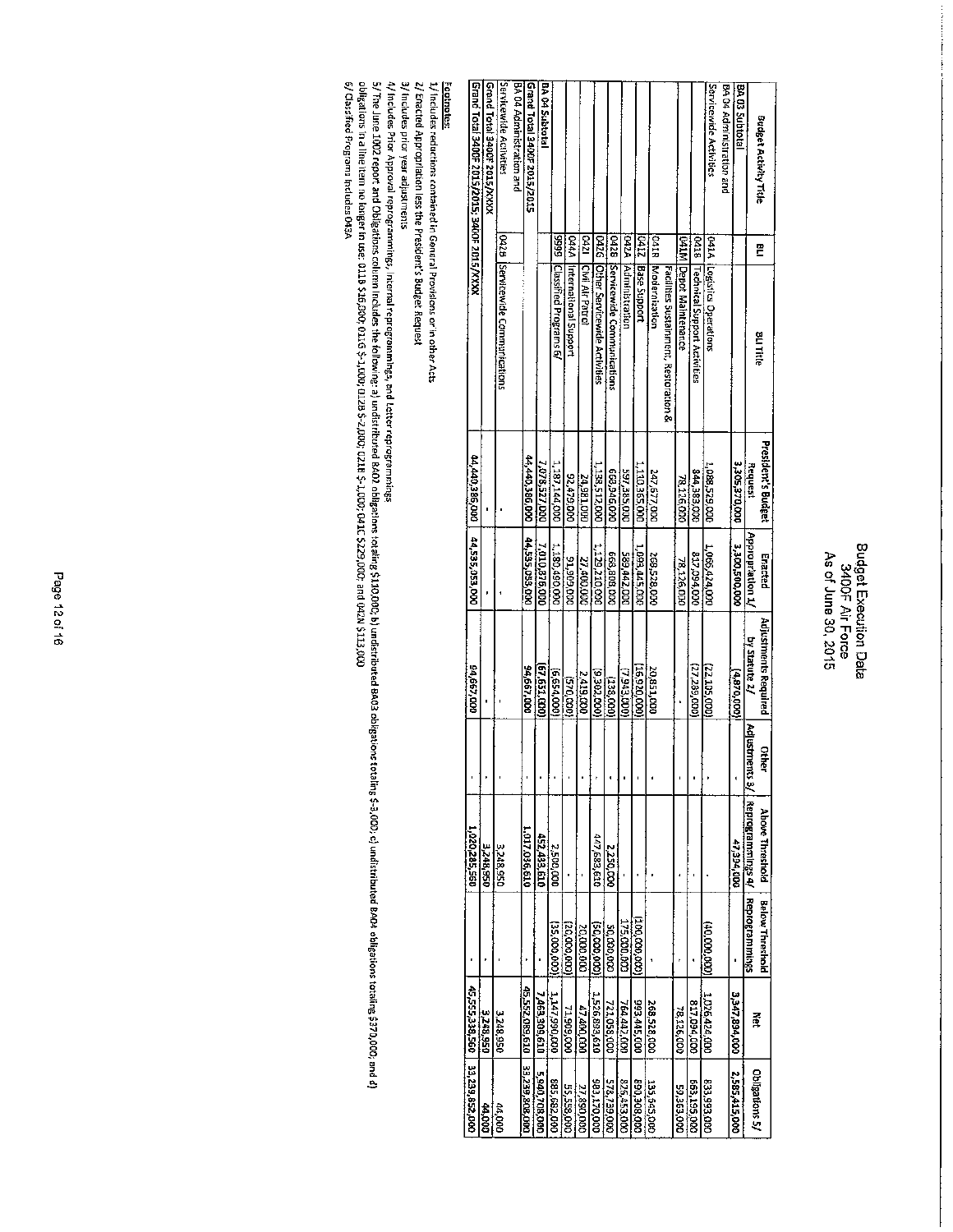### Budget Execution Data<br>3740F Air Force Reserves<br>As of June 30, 2015

| Budget Activity Title       | 2           | BLI Title                                 | President's Budget | Enacted          | Adjustments Required | 얖 | Above Threshold                                     | Betow Threshold |                             |                |
|-----------------------------|-------------|-------------------------------------------|--------------------|------------------|----------------------|---|-----------------------------------------------------|-----------------|-----------------------------|----------------|
|                             |             |                                           | Request            | Appropriation 1/ | by Statute 2/        |   | Adjustments 3/   Reprogrammings 4/   Reprogrammings |                 | š                           | Obligations 5/ |
| BA 01 Operating Forces      |             | <b>D11A Primary Combat Forces</b>         | 1,719,457,000      | 1,722,924,000    | 3,457,000            |   | 39,496,000                                          | (000'000'01)    | 1,752,420,000               | 1,514,185,000  |
|                             |             | 011G Mission Support Operations           | 211,132,000        | 211,132,000      |                      |   | 1,154,000                                           |                 | 212,285,000                 | 131,416,000    |
|                             |             | O11M Depot Maintenance                    | 000'928'209        | 000'E85'509      | 2,707,000            |   |                                                     |                 | 002,583,000                 | 419,717,000    |
|                             |             | Facilities Sustainment, Restoration &     |                    |                  |                      |   |                                                     |                 |                             |                |
|                             |             | <b>O11R</b> Modernization                 | 0007258            | 94,239,000       | 8,567,000            |   |                                                     |                 | 000'652'76                  | 62,064,000     |
|                             |             | D0112 Base Support                        | 373,185,000        | 358,954,000      | (4,231,000)          |   |                                                     |                 | 368,954,000                 | 269,579,000    |
| BA01 Subtotal               |             |                                           | 2,992,332,000      | 3,002,832,000    | <b>000'005'01</b>    |   | 40,650,000                                          | 130,000,000,011 | 3,033,482,000               | 2,396,961,000  |
| BA 04 Administration and    |             |                                           |                    |                  |                      |   |                                                     |                 |                             |                |
| Servicewide Activities      |             | O42A  Administration                      | 000'668'65         | 000'668'65       |                      |   |                                                     | 1,016,800       | 009'516'09                  | 45,134,000     |
|                             |             | D42J Recruiting and Advertising           | 14,509,000         | 000'605'NT       |                      |   |                                                     | 000 009         | 22,109,000                  | 000'669'11     |
|                             |             | Military Manpower and Pers Ment           |                    |                  |                      |   |                                                     |                 |                             |                |
|                             | D42K [Arpc] |                                           | 20,345,000         | 20,345,000       |                      |   |                                                     |                 | 20,345,000                  | 11,057,000     |
|                             |             | O42L Other Pers Support (Disability Comp) | 00019559           | 00015559         |                      |   |                                                     | 1,033,200       | 7,584,200                   | 7,584,000      |
|                             |             | O42M Audiovisual                          |                    |                  |                      |   |                                                     | <b>DOO'OSE</b>  | 000'05E                     | 258,000        |
| BA 04 Subtotal              |             |                                           | <b>000 ROE TOT</b> | 000'b08'T0T      |                      |   |                                                     | 10,000,000      | 111,304,000                 | 75,732,000     |
| Grand Total 3740F 2015/2015 |             |                                           | 3,093,636,000      | 3,104,136,000    | 10,500,000           |   | 30,050,000                                          |                 | 3,144,785,000 2,472,690,000 |                |
|                             |             |                                           |                    |                  |                      |   |                                                     |                 |                             |                |

<mark>Footnotes:</mark><br>1/ Include: reductions contained in General Provisions or in other Acts<br>2/ Enacted Appropriation less the President's Budget Request<br>4/ Includes Prior Approval reprogrammings, Internal reprogrammings, and Lett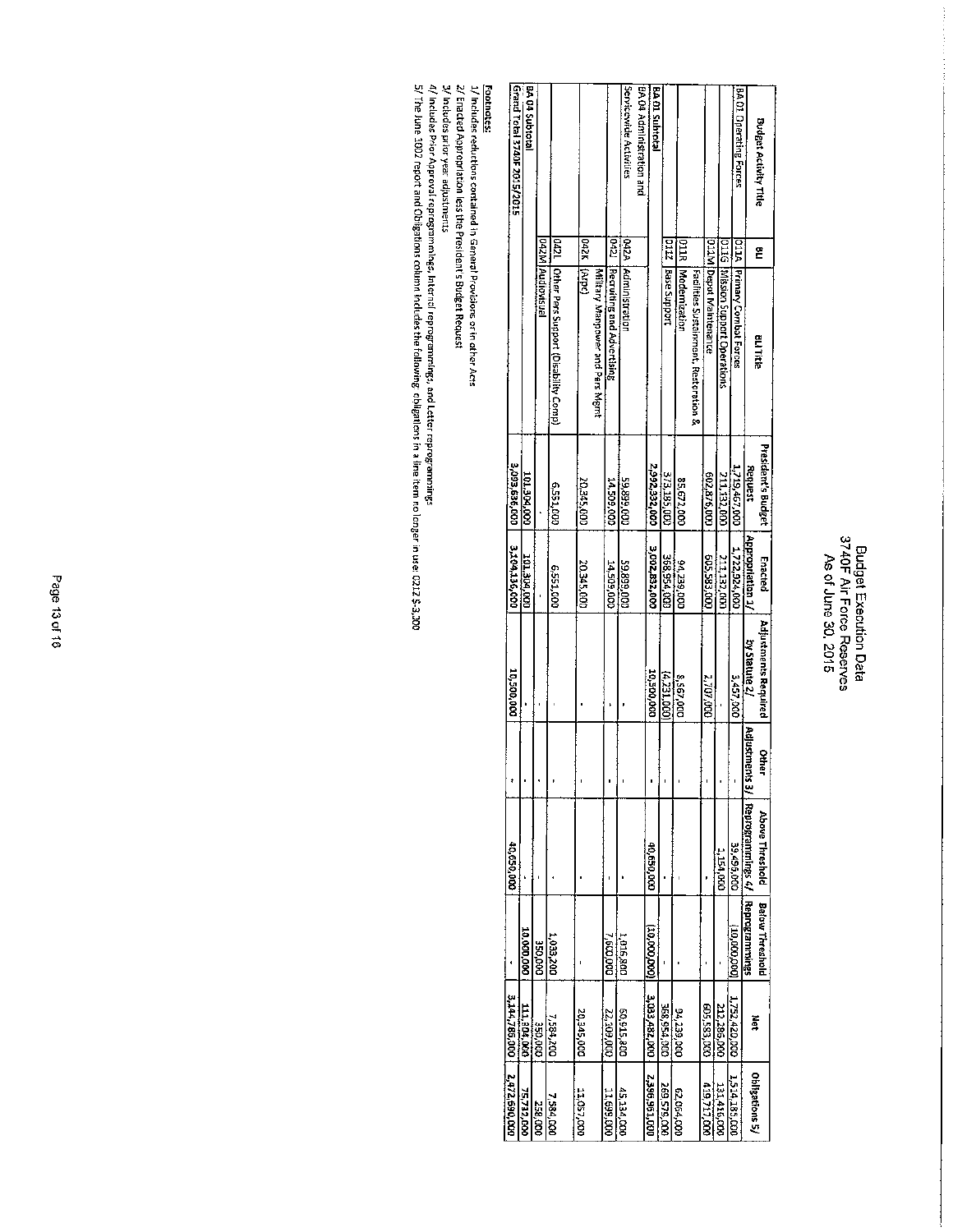### Budget Execution Data<br>3840F Air National Guard<br>As of June 30, 2015

| <b>Budget Activity Title</b> | 몬 |                                       | President's Budget | Enacted          | Adjustments Required | <b>Other</b> | Above Threshold                                     | Belaw Threshold |               |                       |
|------------------------------|---|---------------------------------------|--------------------|------------------|----------------------|--------------|-----------------------------------------------------|-----------------|---------------|-----------------------|
|                              |   | <b>BIJTHE</b>                         | Request            | Appropriation 1/ | by Statute 2/        |              | Adjustments 3/   Reprogrammings 4/   Reprogrammings |                 | ř             | Obligations S/        |
| BA01 Operating Forces        |   | p11F Aircraft Operations              | 3,367,729,000      | 3,393,013,000    | 25,284,000           |              | 51,148,000                                          | 000'002'11)     | 3,429,961,000 | 2,086,590,000         |
|                              |   | 011G   Mission Support Operations     | <b>DOC</b> 595,000 | 000'562'tIL      | (24,200,000)         |              | 24,218,000                                          |                 | 738,613,000   | 469,277,000           |
|                              |   | OllM Depot Maintenance                | 1.528,695,000      | 1.531.850,000    | 3,155,000            |              |                                                     |                 | 1,531,850,000 | 1,269,033,000         |
|                              |   | Facilities Sustainment, Restoration & |                    |                  |                      |              |                                                     |                 |               |                       |
|                              |   | <b>C11R</b> Modernization             | 137,604,000        | 151,364,000      | 13,760,000           |              |                                                     |                 | 151,364,000   | 116,018.000           |
|                              |   | D112 Base Support                     | 581,536,000        | 581,536,000      |                      |              | 14,372,000                                          |                 | 595,908,000   | 531,737,000           |
| BA 01 Subtata                |   |                                       | QQO'651'b35'9      | 6,372,158,000    | 000'666'4T           |              | 000'88'58                                           | (J4,200,000)    | 6,447,696,000 | 472,577,000           |
| BA 04 Administration and     |   |                                       |                    |                  |                      |              |                                                     |                 |               |                       |
| Servicewide Activities       |   | 042A Administration                   | 27.812,000         | 27,812,000       |                      |              |                                                     | 7,200,000       | 35,012,000    | 26,864,000            |
|                              |   | D42J Recruiting and Advertising       | 31,188,000         | 31,188,000       |                      |              |                                                     | 7,000,000       | 38,188,000    | 33,293,000            |
| BA 04 Subtotal               |   |                                       | 000'000'65         | 59,000,000       |                      |              |                                                     | 14,200,000      | 73,200,000    | 60,157,000            |
| Grand Total 3840F 2015/2015  |   |                                       | 6,413,159,000      | 6,431,158,000    | 77.999.000           |              | 89,738,000                                          |                 | 000'988'025'9 | <b>DOLPET, SEE, A</b> |

<u>Footperes</u><br>1/ Includes redoctation less the President's Budget Request<br>3/ Includes Approval reprogrammings, Internal reprogrammings, and Letter reprogrammings<br>4/ Includes Pior Approval reprogrammings, Internal reprogrammi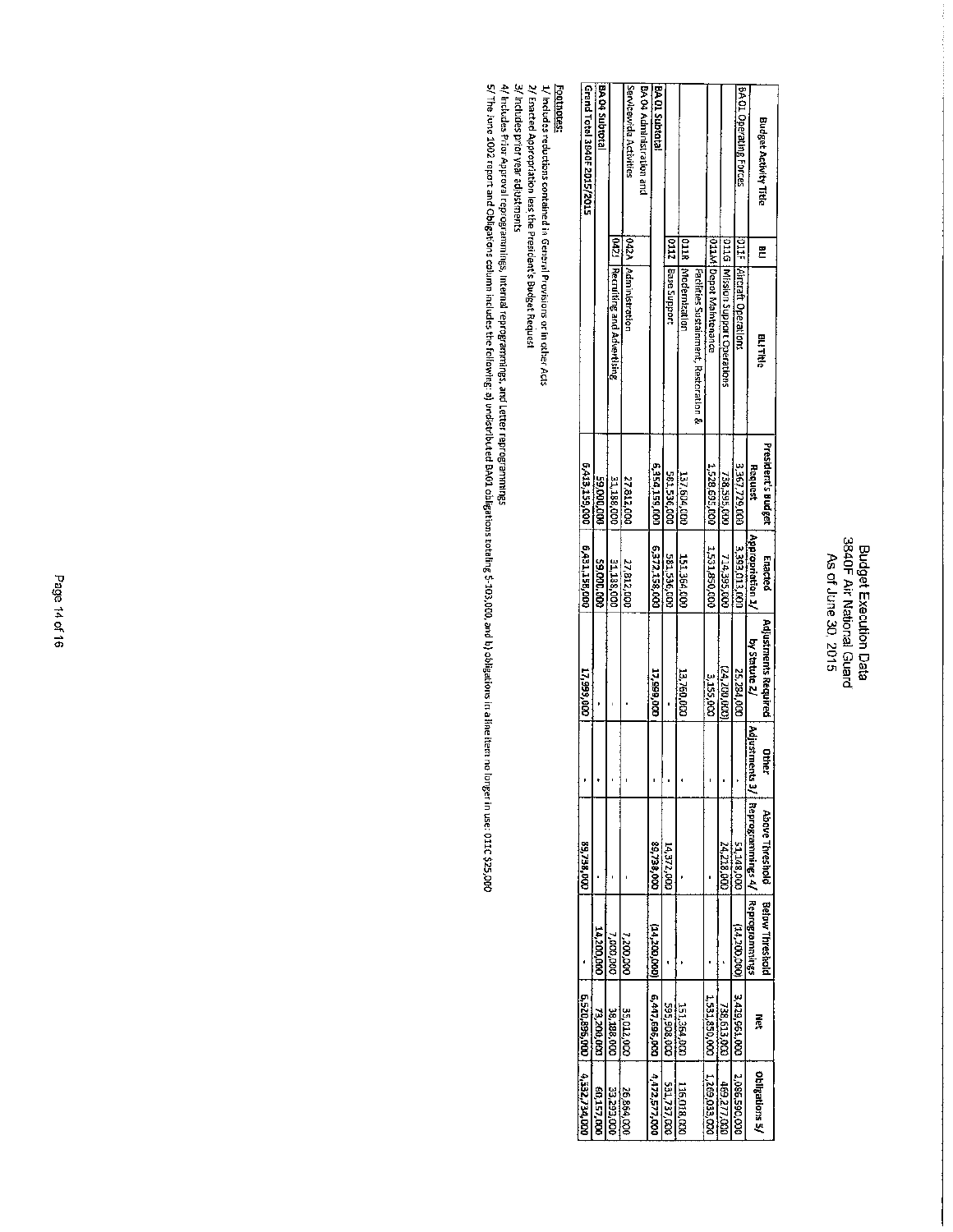# DEFENSE-WIDE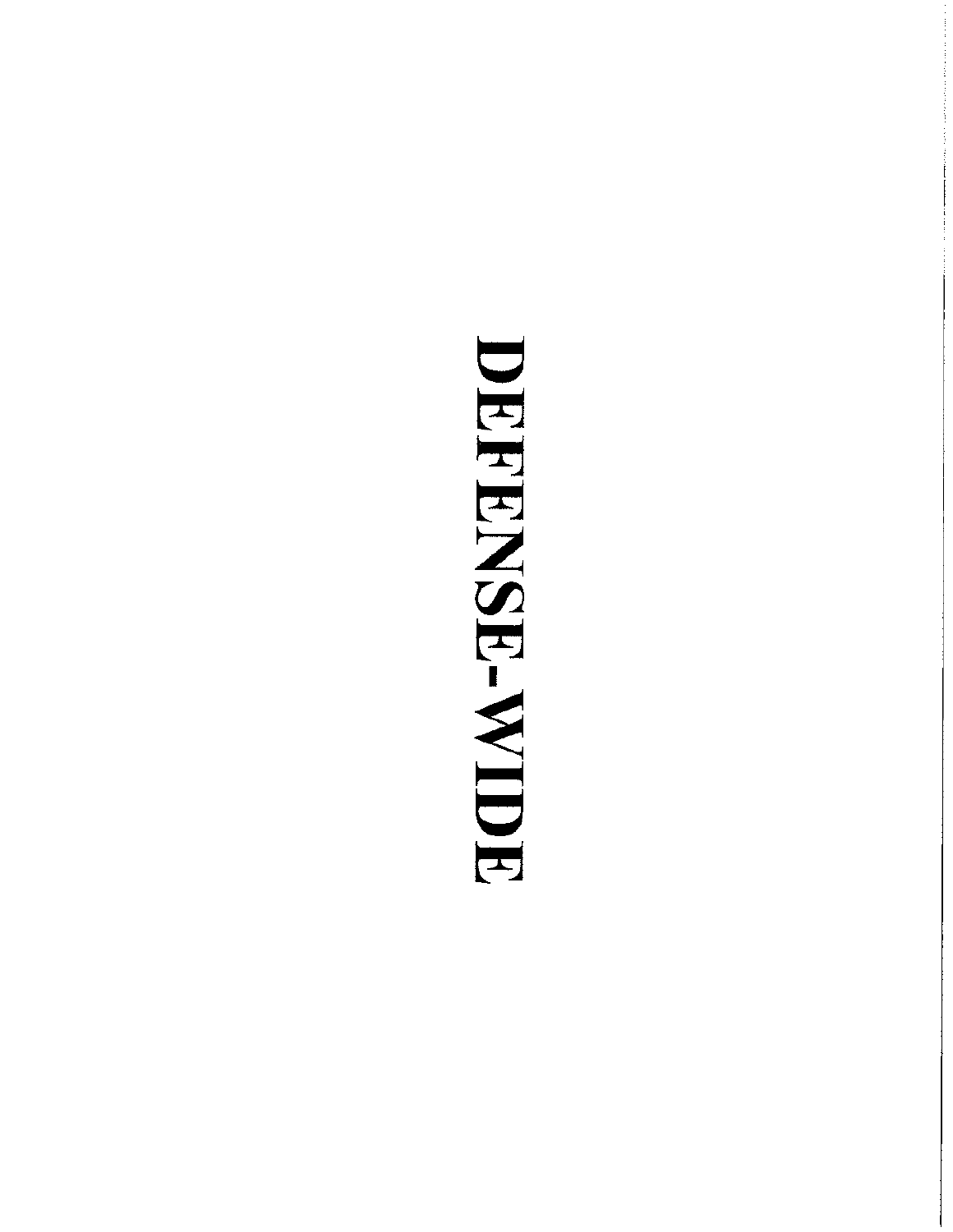| ö                |  |
|------------------|--|
| ۶<br>۱<br>c<br>t |  |
| Q                |  |
| Φ                |  |

|                               | Servicewide Activities     | BA 04 Administration and | Grand Total 0100D 2015/2016 | Servicewide Activities              | BA 04 Administration and | Grand Total 0100D 2015/2015 | BA 04 Subtotal  |                  |                                       |                                     |                                  |                               |                                    |                               |                        |                                             |                                 |                                               |                          |                                     |                        |                        |                          |                               |                                    |                                  |               |                             |                               | Servicewide Activities  | BA 04 Administration and | BA 03 Subtotal            |                             |                               | <b>BA 03 Training and Recruiting</b> | <b>BA 01 Subtotal</b> |                               | BA 01 Operating Forces | Budget Activity Title                        |
|-------------------------------|----------------------------|--------------------------|-----------------------------|-------------------------------------|--------------------------|-----------------------------|-----------------|------------------|---------------------------------------|-------------------------------------|----------------------------------|-------------------------------|------------------------------------|-------------------------------|------------------------|---------------------------------------------|---------------------------------|-----------------------------------------------|--------------------------|-------------------------------------|------------------------|------------------------|--------------------------|-------------------------------|------------------------------------|----------------------------------|---------------|-----------------------------|-------------------------------|-------------------------|--------------------------|---------------------------|-----------------------------|-------------------------------|--------------------------------------|-----------------------|-------------------------------|------------------------|----------------------------------------------|
| Office of Economic Adjustment | <b>Classified Programs</b> |                          |                             | Defense Security Cooperation Agency |                          |                             |                 | Undistributed 6/ | Classified Programs                   | Defense Personnel Accounting Agency | Washington Headquarters Services | Special Operations Command 5/ | Office of the Secretary of Defense | Office of Economic Adjustment | Missile Defense Agency | Activity<br>Department of Defense Education | Defense Threat Reduction Agency | Administration<br>Defense Technology Security | Defense Security Service | Defense Security Cooperation Agency | Defense POW/MJA Office | Defense Media Activity | Defense Logistics Agency | Defonse Legal Services Agency | Defense Information Systems Agency | Defense Human Resources Activity | Yernry        | Defense Contract Management | Defense Contract Audit Agency | Civil Military Programs |                          |                           | National Defense University | Special Operations Command 5/ | Defense Acquisition University       |                       | Special Operations Command 5/ | Joint Chiefs of Staff  | BLI TItle                                    |
|                               | Į.                         |                          |                             |                                     |                          | 37,569,657,000              | 29,067,518,000  |                  | 15,600,982,000                        |                                     | 613,406,000                      | 87,915,000                    | 2,006,827,000                      | 186,987,000                   | 416,644,000            | 2,559,424,000                               |                                 | 32,787,000                                    | 527,812,000              | 2,204,786,000                       | 21,485,000             | 200,773,000            | 381,470,000              | 131,710,000                   | 1,300,094,000                      | <b>COD'OOS'EE9</b>               | 1,361,890,000 |                             | 579,340,000                   | 119,888,000             |                          | <b>DOO'GET'</b> (SS       | 80,082,000                  | 371,620,000                   | 135,437,000                          | 7,715,000,000         | 7,252,893,000                 | 462,107,000            | President's Budget<br>Request                |
| 175,000,000                   | 8,881,000                  |                          |                             |                                     |                          | 38,128,549,000              | 30,077,957,000  | 1,088,000,000    | 15,083,512,000                        | 131,185,000                         | 000'192'165                      | 87,915,000                    | 2,064,663,000                      | 106,356,000                   | 403,513,000            | 2,659,880,000                               | 406,274,000                     | 32,681,000                                    | 527,047,000              | 2.168,632,000                       |                        | 195,878,000            | 383,178,000              |                               |                                    | 683,439,000                      | 000'/02 80E'T |                             | 570,240,000                   | <b>000'880'64T</b>      |                          | 573,353,000               | 000'SS6'6L<br>000'LOO'8SE   |                               | 135,291,000                          | 7,477,239,000         | 1,039,423,000                 | 437,816,000            | Appropriation 1/<br>Enacted                  |
| 175,000,000                   | 8,881,000                  |                          |                             |                                     |                          | 758,892,000                 | 1,010,439,000   | 1,088,000,000    | (517,470,000)                         | 131,185,000                         | (21,645,000)                     |                               | 57,836,000                         | (60,631,000)                  | (OOO'TET'ET)           | <b>000'957</b>                              |                                 | (106,000)<br>406,274,000                      | (265,000)                | 36,154,000)                         | 21,485,000)            | (4,893,000)            | 1,708,000                | (3000)                        | (25, 353, 000)                     | 50,139,000                       | (53,583,000)  |                             | (9,100,000)                   | 59,200,000              |                          | 13,786,000)               | (027,000)                   | (13,613,000)                  | (000'9t)                             | (237.761.000)         | (213,470,000)                 | 000'162'72)            | <b>Adjustments Required</b><br>by Statute 2/ |
|                               |                            |                          |                             |                                     |                          |                             |                 |                  |                                       |                                     |                                  |                               | ¥                                  |                               |                        |                                             |                                 |                                               |                          |                                     |                        |                        |                          |                               |                                    |                                  |               |                             |                               |                         |                          | ٠                         |                             |                               |                                      | ×                     |                               |                        | Adjustments 3/<br>Other                      |
|                               |                            |                          | ,260,000,000                | 1,260,000,000                       |                          | (1,724,014,004)             | (2,130,544,004) |                  | $\frac{85,213,000}{(1.088,000,000)]}$ |                                     | 113,000                          |                               | 34,560,670)                        |                               |                        | 3,000,000                                   | 1,000,000                       |                                               | 000,610                  | (1,080,439,000)                     |                        |                        | 2,439,323                |                               | 00010517                           | 000'000'LE                       | 3,000         |                             |                               | (8,331,657)             |                          | 264,000                   | <b>G4,000</b>               |                               |                                      | 406,266,000           | 406,266,000                   |                        | Reprogrammings 4/<br>Above Threshold         |
|                               | f                          |                          |                             |                                     |                          |                             |                 |                  |                                       |                                     |                                  |                               | 1,429,023                          |                               |                        | (5,200,000)                                 | ٠                               | $\overline{\mathbf{1}}$                       |                          | 8,070,977                           |                        | J,                     |                          |                               |                                    | 5,200,000                        | (accropert)   |                             | (1,000,000)                   |                         |                          | 3,599,000<br>3,599,000    |                             |                               |                                      | (399,000)             |                               | (3,599,000)            | Reprogrammings<br><b>Below Threshold</b>     |
| 000'000'SZT                   | 8,881,000                  |                          | 1,260,000,000               | 1.260,000,000                       |                          | 36,404,534,996              | 27,947,412,996  |                  | 15,168,725,000                        | 131,185,000                         | 591,864,000                      | 87,915,000                    | 2,031,531,353                      | 106,356,000                   | 403,513,000            | 2,657,680,000                               | 407,274,000                     | 32,681,000                                    | 328,120,000              | 1,096,263,977                       |                        | 195,878,000            | 385,617,323              | 131,657,000                   | 1,279,695,000                      | 000'689'129                      | 7,299,812,000 |                             | 569,240,000                   | 170,756,343             |                          | 577,216,000<br>83,818,000 |                             | 358,007,000                   | 7,879,906,000  <br>  000,006,000     |                       | 7,445,689,000                 | 434,217,000            | Ã                                            |
| <b>62,599,954</b>             | 6,731,827                  |                          |                             |                                     |                          | 26,318,733,819              | 604'SZE'E0b'02  |                  | 11,708,112,715                        | 77.133,842                          | 450,792,158                      | 54,626,000                    | EEP T86'SEE"                       | 1.967,240                     | 333,622,095            | 1,925,685,653                               | 25,332,320<br>309,306,505       |                                               | 351,156,062              | 477,199,665                         |                        | 132,736,254            | 263,877,459              | 20,338,441                    | 1,024,512,746                      | 487,520,190                      | 922,380,742   |                             | 425,680,272                   | 75,313,617              | 300,464,014              | 64,292,488                |                             | 133,883,000                   | 5,614,894,396<br>102,288,526         |                       | 5,342,058,000                 | 272,836,396            | Obligations                                  |

Budget Execution Data<br>0100D Defense-Wide<br>As of June 30, 2015